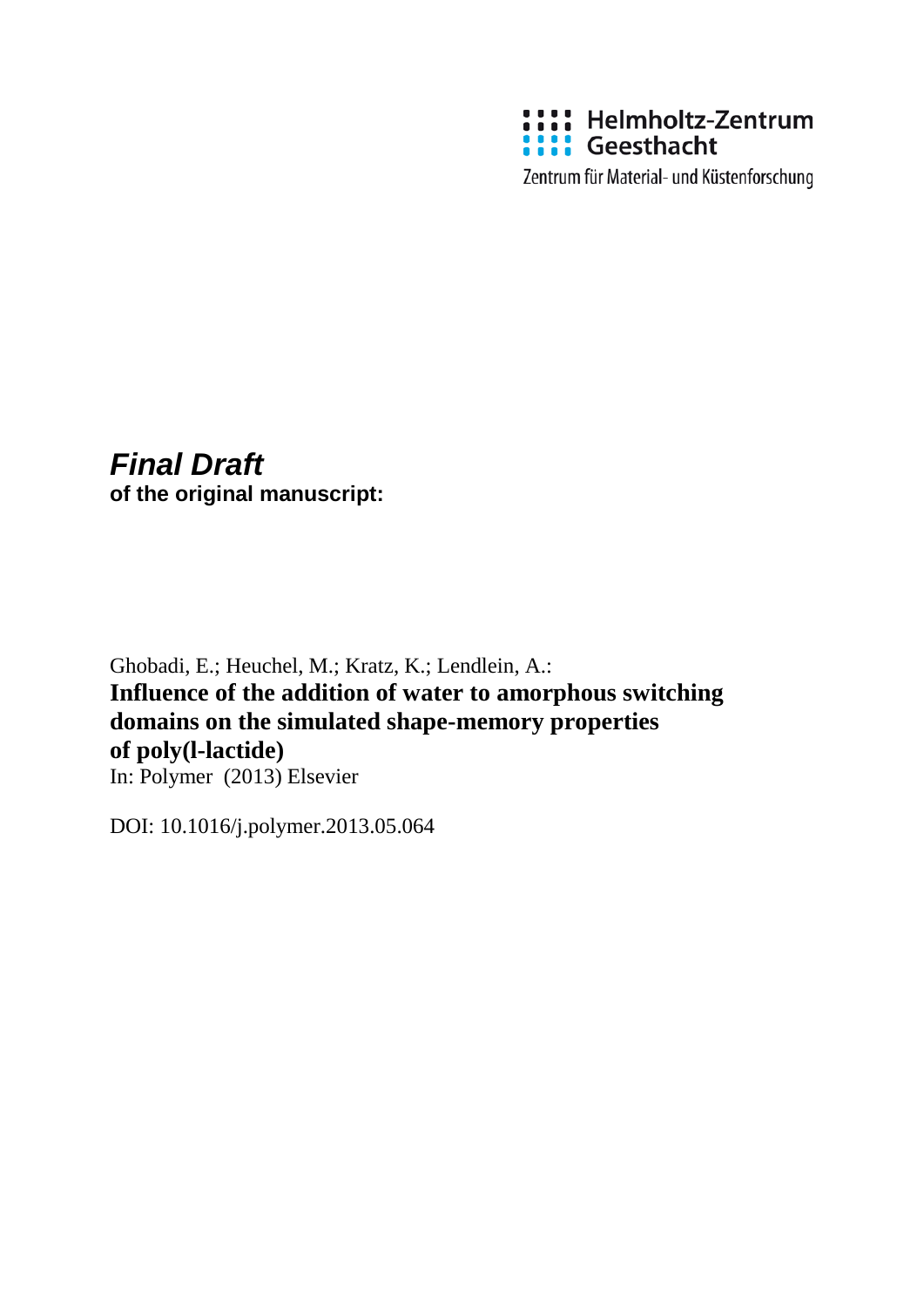# **Influence of the addition of water to amorphous switching domains on the simulated shape-memory properties of poly(***L***-lactide)**

E. Ghobadi, M. Heuchel, K. Kratz, A. Lendlein\*

Institute of Biomaterial Science, Helmholtz-Zentrum Geesthacht, Kantstr. 55, 14513 Teltow, Germany

**\***E-mail: andreas.lendlein@hzg.de Phone: +49 (0) 3328 352 450 Fax: + 49 (0) 3328352 452

# **Abstract**

It is well known that the environmental conditions e.g. humidity can alter the shape-memory properties of polymers. In this work we applied an atomistic molecular dynamics simulation approach to model the influence of the addition of 1 wt% and 2 wt% water on the simulated shape-memory behavior of the amorphous switching domains of poly(*L*-lactide) (PLLA) with a molecular weight of  $M_n = 52,000$  g·mol<sup>-1</sup>. For the dry as well as the water swollen PLLAmodels, two subsequent uniaxial thermomechanical test cycles have been calculated, whereby the applied uniaxial deformation  $\varepsilon_m$  was varied between 50% and 150%.

All simulated PLLA models showed high shape fixity ratio of  $R_f \geq 84\%$ . The shape-memory properties obtained at  $\varepsilon_m = 100\%$  for the dry PLLA and the models containing 1 wt% water were almost identical with a shape recovery ratio in the first and second test cycle around  $R_r$  = 61% - 64%. In contrast PLLA with 2 wt% water exhibited higher values of  $R_r = 76\%$  during the first test cycle, but a lower  $R_r = 52\%$  in the subsequent second cycle. Furthermore, increasing the applied  $\varepsilon_m$  resulted in a decrease of  $R_r$  from 82% to 42% for the dry PLLA, whereas PLLA with 2 wt% water did not show a dependence of  $R_r$  on  $\varepsilon_m$ . We anticipate that these observations can be attributed to differences in the initial structure of the various simulated PLLA models e.g. the different distribution of the free volume elements.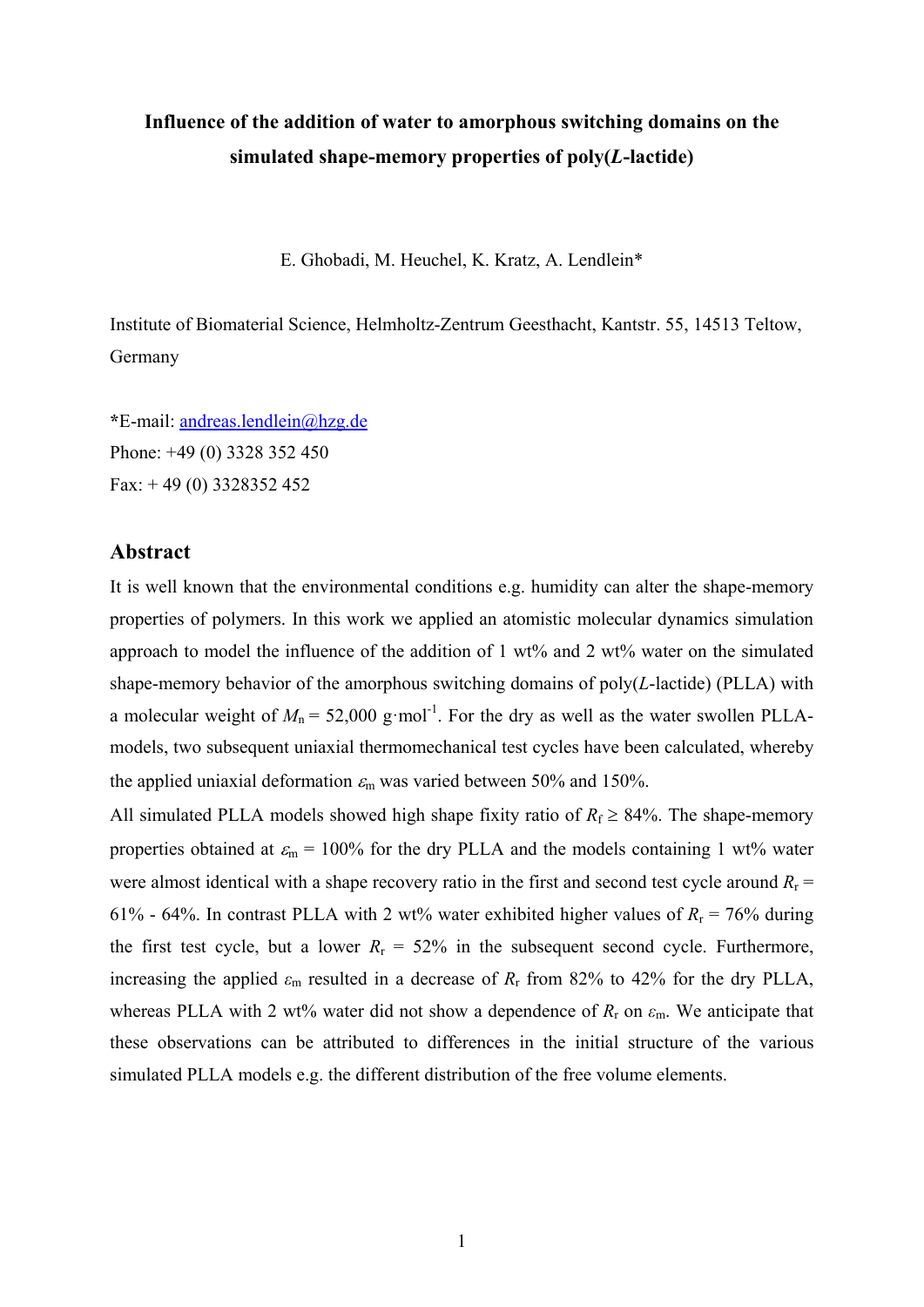# **1. Introduction**

The observation that the shape-memory capability of certain thermo-sensitive polymers can be significantly influenced or even triggered by the uptake of water has attracted high scientific and technological interest and is of great relevance for manifold applications such as medical devices or textiles [1-5]. A thermally-induced shape-memory effect (SME) of a polymer is its ability to maintain a deformed temporary shape that is established after application of a specific thermomechanical treatment called shape-memory creation procedure (SMCP). Such a programmed shape-memory polymer (SMP) can shift back to the memorized original shape (before deformation) when a certain switching temperature  $T_{sw}$  is exceeded [6, 7]. The recovery force is driven by the entropy gained by the switching chain segments, when moving from an oriented (programmed) conformation to a random coil-like (recovered) chain conformation. The characteristic  $T_{sw}$ , which can be determined as inflection point of the strain-temperature recovery curve under stress free conditions [8] is related to the thermal transition ( $T_{trans}$ ) of the switching domains acting as reversible crosslinks.  $T_{trans}$  can be a glass transition  $(T_g)$  or a melting temperature  $(T_m)$ . A typical "heating-deformation-cooling" SMCP consists of deforming the polymer at temperatures above  $T_{trans}$ , followed by cooling to temperatures below  $T_{trans}$  while keeping the external load, whereby the reversible crosslinks solidify and finally the external stress is removed (unloading) to obtain the fixed temporary shape.

In recent studies it was shown that the environmental conditions such as the humidity can substantially influence the shape-memory properties of polymers [9-12]. These findings motivated the development of the concept of a moisture triggered SME [13-16]. The underlying mechanism is either the water induced dissolution of crystalline domains, as observed for copolymer networks containing grafted crystallizable PEG side chains [17] or the disintegration of hydrogen bonds in polyurethanes [13], a substantial decrease in  $T_g$ accompanied by softening of the polymer matrix as a result of the water uptake, which is reported in particular in SMPs with amorphous switching domains [14].

The shape-memory properties of polymers have been mainly studied experimentally e.g. by conducting cyclic thermomechanical tests [18-22]. Important characteristics for quantification of the shape-memory properties are the shape fixity ratio  $(R_f)$ , which describes the capability of a polymer to temporarily fix an applied deformation *ε*m and the shape recovery ratio (*R*r) characterizing how well the original permanent shape is recovered. Furthermore, diverse theoretically modeling approaches have been reported to simulate or investigate the SME of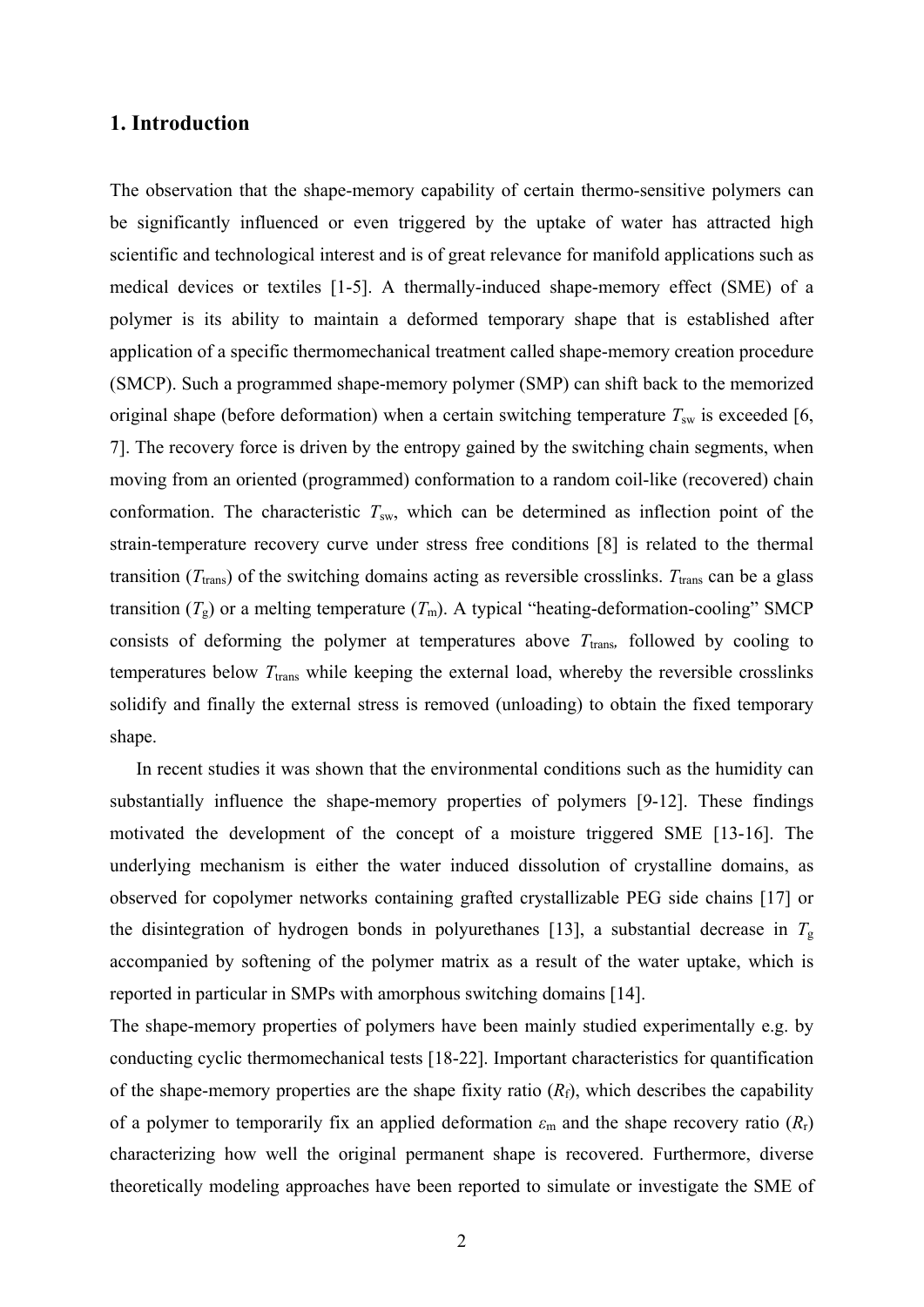polymers, including different constitutive models [23-28], but also molecular simulation methods [29-33]. In this context we recently introduced a molecular dynamic modeling approach, which could successfully describe two subsequent thermomechanical cycles of amorphous PLLA switching segments [34, 35]. As in our former studies, we assume that the crystalline domains in the semicrystalline thermoplastic PLLA represent the physical netpoints that only transfer stress to the viscoelastic amorphous domains and provide the permanent shape. The amorphous domains are the switching segments responsible for fixing the temporary shape, and recoiling of the chain segments above  $T_{\text{sw}}$ .

The aim of this study was to explore whether the incorporation of water molecules into an amorphous PLLA matrix can influence the simulated shape-memory properties. Dry PLLA models as well as moist models containing 1 wt% and 2 wt% water content were constructed and their free volume elements distributions as well as the related changes in  $T_g$  were examined. The lower value is in the range of the estimated experimental equilibrium water uptake at room temperature. Based on the extrapolation of experimental water sorption data at 308 K [36] to a water activity of 1.0, and assuming that sorption takes place only in the amorphous domains, a maximum value of 1.3 wt%-1.4 wt% can be expected in accordance to experimental results for a completely amorphous sample [37]. For quantification of the shapememory properties, a simulated cyclic thermomechanical test consisting of two subsequent cycles with uniaxial deformations of 100% was applied for the dry and the two moist packing models. Additionally, the same procedure consisting of two subsequent test cycles was carried out with  $\varepsilon_m = 50\%$  and 150% for the dry and the 2 wt% water swollen system. Following the previous studies with PLLA [34, 35], as reference temperatures  $T_{low} = 250$  K and  $T_{high} = 500$ K were selected, as preliminary studies conducted at  $T_{\text{high}} = 450$  K did not result in any shape recovery over a simulation time up to some nanoseconds. Finally, the relaxation kinetics during unloading at  $T_{low}$  = 250 K and the recovery kinetics at  $T_{high}$  = 500 K were analyzed by application of a Voigt model approach.

#### **2. Simulation experiments**

Molecular dynamics (MD) simulations were carried out with the Material Studio (MS 5.0) and Discover software packages by Accelrys. All simulations were run on 4- to 16-CPU nodes of a 92 CPU RedHat Linux cluster. The calculations were performed with the COMPASS forcefield which is a density optimized forcefield that can predict density values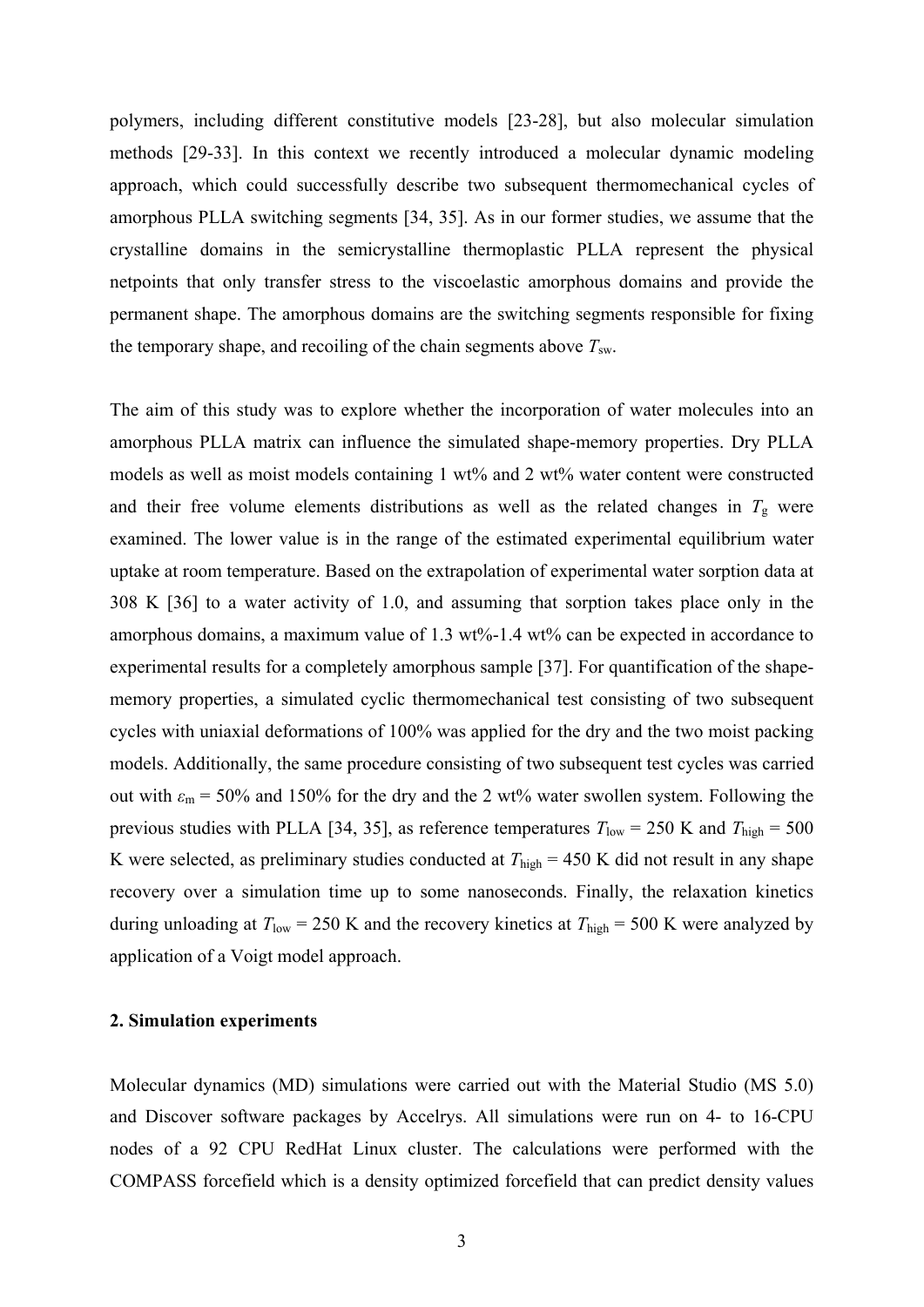with an accuracy comparable with experiments [38]. The nonbond interactions were treated with a group based summation method using a cutoff of 12.5 Å.

#### *2.1. Preparation of atomistic packing models for dry and water swollen amorphous PLLA*

Three independent amorphous packing models (a, b, c) were constructed for each of three systems: PLAw0 consists of a single PLLA chain with 720 repeating units and a molecular weight of  $M_n = 52,000$  g·mol<sup>-1</sup>. The systems PLAw1 and PLAw2 were also composed from a PLLA chain of the same length but with additionally 1 wt% and 2 wt% water, respectively. At  $T = 500$  K, i.e. in the completely molten state of PLLA, following the Theodorou-Suter method [39] and using an initial target density of  $\rho = 1.0 \text{ g/mol}^{-1}$ , packing models were constructed. The so constructed models were afterwards equilibrated according to the stepwise methodology described in Ref. [40], which includes repeated energy minimizations and MD-steps connected with a scaling of forcefield parameters for torsion and nonbond interaction terms. Afterwards an annealing procedure was carried out consisting of short 50 ps *NVT*-MD simulation steps for decreasing temperatures from  $T = 900$  K to 500 K. As final step, for data production stage, and to ensure that the simulating model systems are reliable, a 2.5 ns *NPT*-MD simulation at  $T = 500$  K and at a constant ambient pressure of  $P = 0.1$  MPa was carried out. Temperature and pressure were controlled in the MD simulations with the Berendsen thermostat [41] and Andersen barostat [42]. All MD simulations showed stable volume fluctuations at the final temperature of 500 K. The packing models at this stage have a cubic structure.

#### *2.2 Volumetric swelling and partial molar volume*

The volume of a polymer system may change when small penetrants enter the matrix. This change is known as a volumetric swelling (or volumetric dilation). If  $V_{\text{dry}}$  is the volume of the model in dry state and  $V_{\text{wet}}$  is the volume of water swollen model (after incorporation of water), the volumetric dilation *D* (swelling) is then defined as the volume change  $\Delta V$  relative to the volume of the initial dry state  $V_{\text{dry}}$  and can be calculated from Eq. (1):

$$
D = \frac{\Delta V}{V_{dry}} = \frac{V_{wet} - V_{dry}}{V_{dry}} \times 100\% \tag{1}
$$

The Volumetric dilation effect can also be related to the partial molar volume  $\overline{V}_p$  of water. The  $\overline{V}_p$  values can be estimated as the ratio of volume change  $\Delta V$  to the change in water concentration  $\Delta c$  that has caused the volume change  $\overline{V}_p = \Delta V / \Delta c$ . It should be noted, that in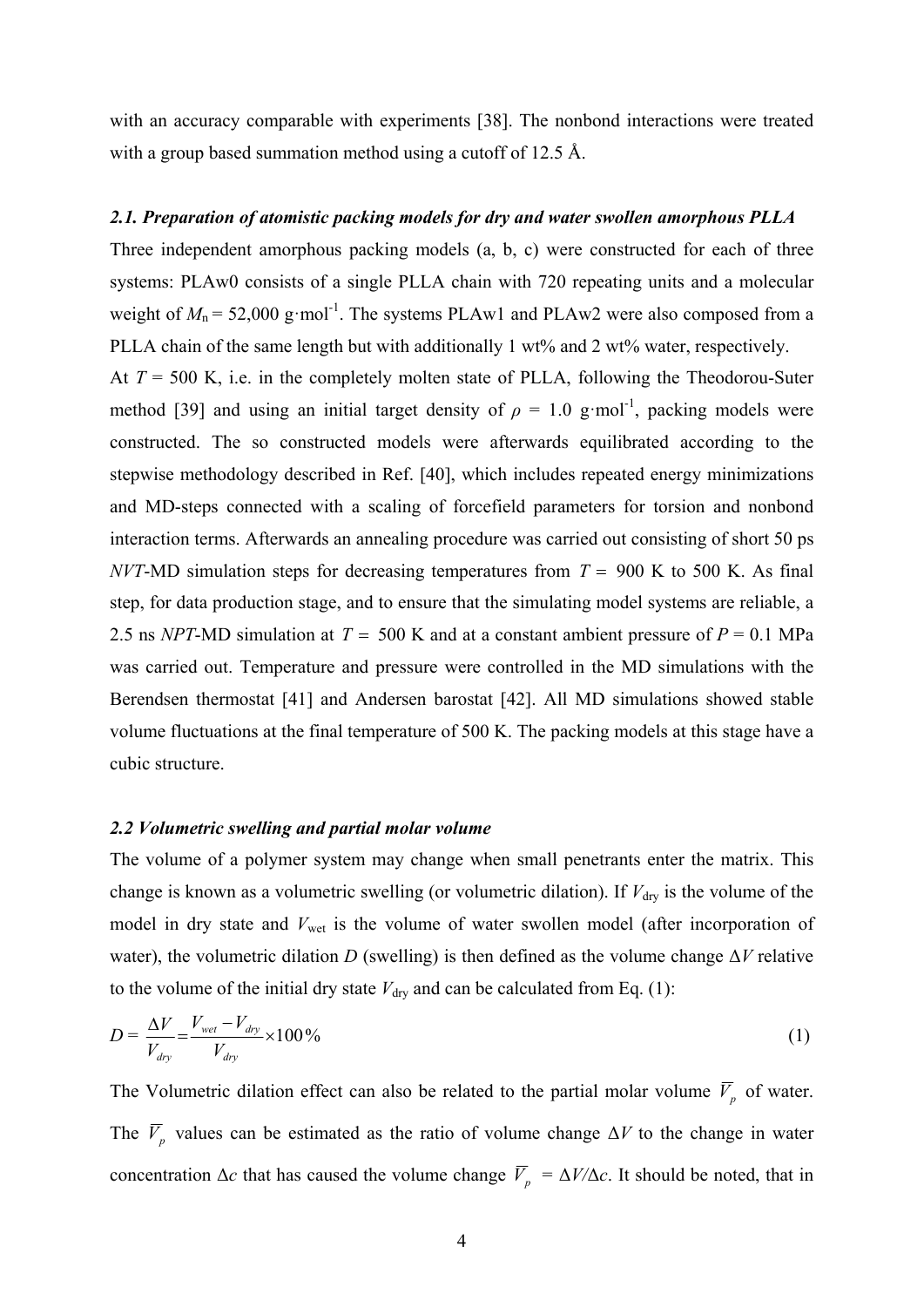case the small penetrant molecules would only occupy parts of the existing free volume between the polymer chains,  $\Delta V$  may be zero, and consequently also *D* and  $\overline{V}_n$ .

#### *2.3 Characterization of free volume*

The fractional free volume (FFV) of polymers is usually related to the transport of small penetrants into a polymeric system and also to the configuration and interaction of the polymer chains to each other and to other small molecules in the system. Not only the total amount of free volume but also the particular distribution of fractional free volume elements is expected to influence considerably the material properties.

The FFV accessible for water molecules in the dry and swollen packing models was determined according to Ref. [43]. All atoms of the polymer were represented through hard spheres of respective radius. Then a three dimensional grid was superimposed over the cubic boxes of the polymer packing models. Afterwards, at every point of this grid, a hard sphere (test particle) with a radius of 1.5 Å (equivalent to the radius of a water molecule [44]) was placed and it was checked whether the test particle and any atom of the polymer matrix overlap each other. If so, then the volume element around the respective grid point belongs to the occupied volume of the polymer chain and in the opposite case the volume element around the grid point belongs to the accessible free volume of the test particle in the packing model of the polymer. Finally all connected free volume elements were integrated.

#### *2.4 Mobility of polymeric chains and water molecules*

The mean square displacement of atoms of a polymer chain from their original location at a certain instant of time is related to the self-diffusion coefficient [45]. The self-diffusion of polymer chains in both dry and water swollen samples can be evaluated in terms of the mean square displacement (MSD) of the backbone atoms which can be calculated from Eq. (2):

$$
MSD = \left\langle \Delta r^2(t) \right\rangle = \frac{1}{N} \sum_{i=1}^{N} \left( \vec{r}_i(t) - \vec{r}_i(t=0) \right)^2 \tag{2}
$$

where  $\vec{r}_i(t)$  is the coordinate vector of atom *i* at time *t* and  $\vec{r}_i(t=0)$  is the respective location of this atom at the initial point of time.

#### *2.5 Simulation of uniaxial stretching*

Equilibrated packing models were uniaxially stretched with *NPT*-MD simulation using the Parrinello-Rahman barostat [46]. With the Parrinello-Rahman (PARA) barostat, external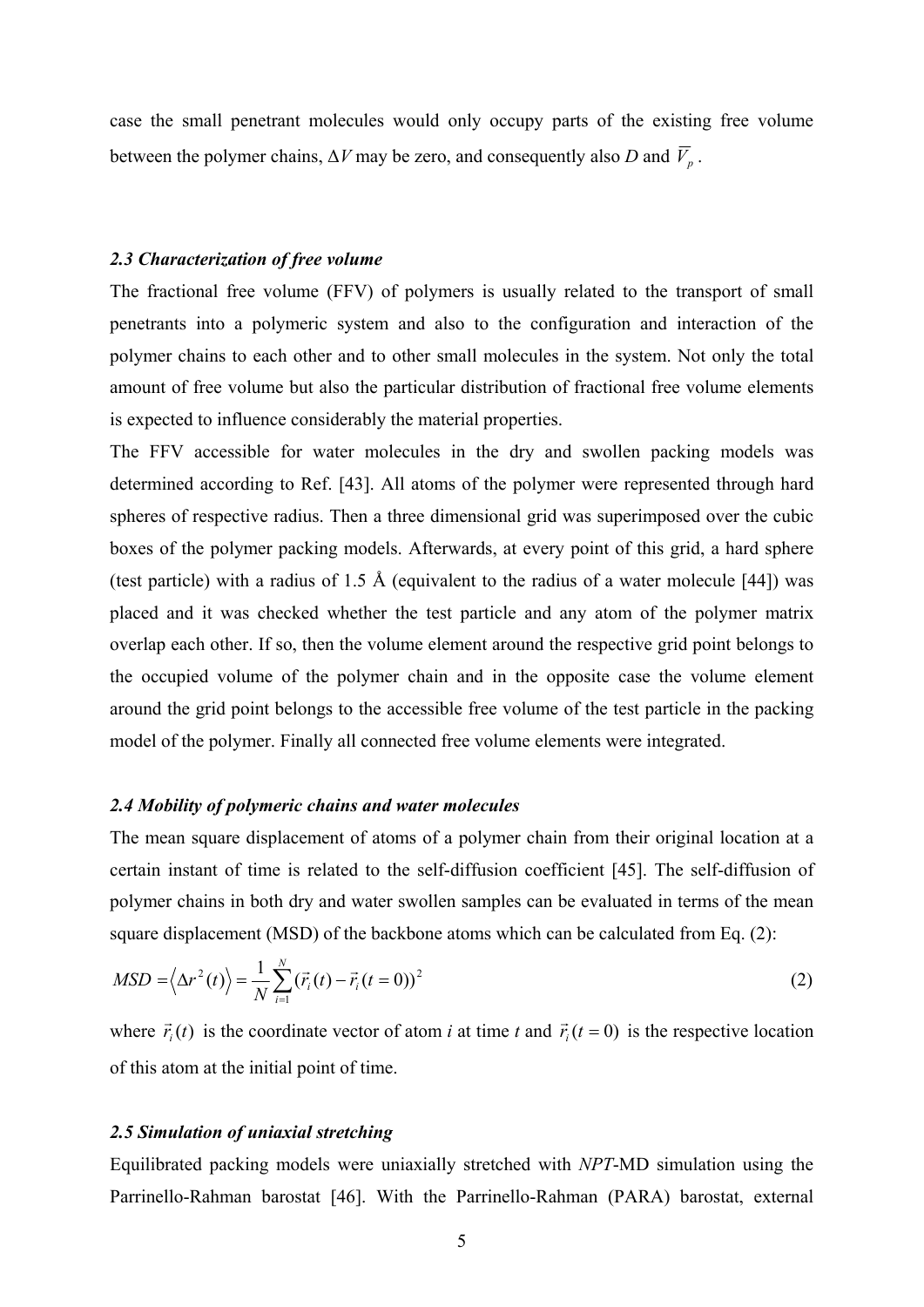stress tensor values can be specified so that the stretching of the samples in a certain direction will be allowed. The size change of the simulation box into every spatial direction during stretching simulations is observed by the temporal extension values  $\varepsilon(t)$ 

$$
\varepsilon_i(t) = (L_i(t) - L_{0i})/L_{0i} \tag{3}
$$

where  $i = x$ ,  $y$ ,  $z$  represents the three spatial directions.  $L_i(t)$  and  $L_{0i} = L_i$  ( $t = 0$ ) are the box length in *i*-direction at simulation time *t*, and the respective initial value at the beginning of the stretching calculations.

Under periodic boundary conditions with the minimum image convention, stretching simulations were carried out to obtain fixed maximum extension values in uniaxial (*x*-) direction of  $\varepsilon_m = 50\%$ , 100% and 150%. At  $T = 500$  K, applying the Berendsen thermostat with a decay constant of 0.1, a constant symmetrical stress matrix was chosen with nondiagonal terms equal to zero and the initial diagonal components as:  $\sigma_{ii} = \{50, -0.1, -0.1\}$ MPa. This pressure tensor was applied for the first 1.0 ns with a time step of  $\Delta t = 0.5$  fs. If the finally obtained extension value  $\varepsilon$  ( $t = 1$ ns) was considerably below the target extension  $\varepsilon_{\rm m}$ , the applied stress tensor value in *x*-direction was increased to  $\sigma_{xx}$  = 80 MPa in the next ns. The dimensionless cell mass parameter in the PARA barostat was always  $w = 20$ .

#### *2.6 Simulation steps of a uniaxial thermomechanical cycle*

The uniaxial thermomechanical test cycles modeled here, consist of a strain-controlled programming and stress-free recovery procedure. They are realized in four steps: (i) stretching the model at  $T_{\text{high}}$  ( $T_{\text{high}} > T_{\text{sw}}$ ) to a certain extension  $\varepsilon_{\text{m}}$ , (ii) cooling to  $T_{\text{low}}$  ( $T_{\text{low}} < T_{\text{sw}}$ ), (iii) unloading at  $T_{\text{low}}$ , and finally (iv) reheating from  $T_{\text{low}}$  to  $T_{\text{high}}$  under stress free condition to recover the permanent shape, characterized by the recovered extension  $\varepsilon_p$ . This cycle can be repeated to simulate multiple subsequent test cycles, where the parameters  $T_{low}$ ,  $T_{high}$ , and  $\varepsilon_m$ are kept constant.

Step (i) was realized at  $T_{\text{high}} = 500$  K with the uniaxial stretching simulations described in section 2.5. The obtained shape is called the stretched shape.

The cooling to  $T_{\text{low}}$  in step (ii) was modeled with a *NVT*-MD simulation of 1.0 ns at  $T_{\text{low}} = 250$ K, in which the Berendsen thermostat with a decay constant of 0.1 and a time step of  $\Delta t = 0.5$ fs was used.

Step (iii), the unloading to zero stress ( $\sigma = 0$ ) at  $T_{low}$ , was modeled by a *NPT*-MD simulation of  $t = 1.0$  ns applying the PARA barostat. The stress-free condition is realized with the tensor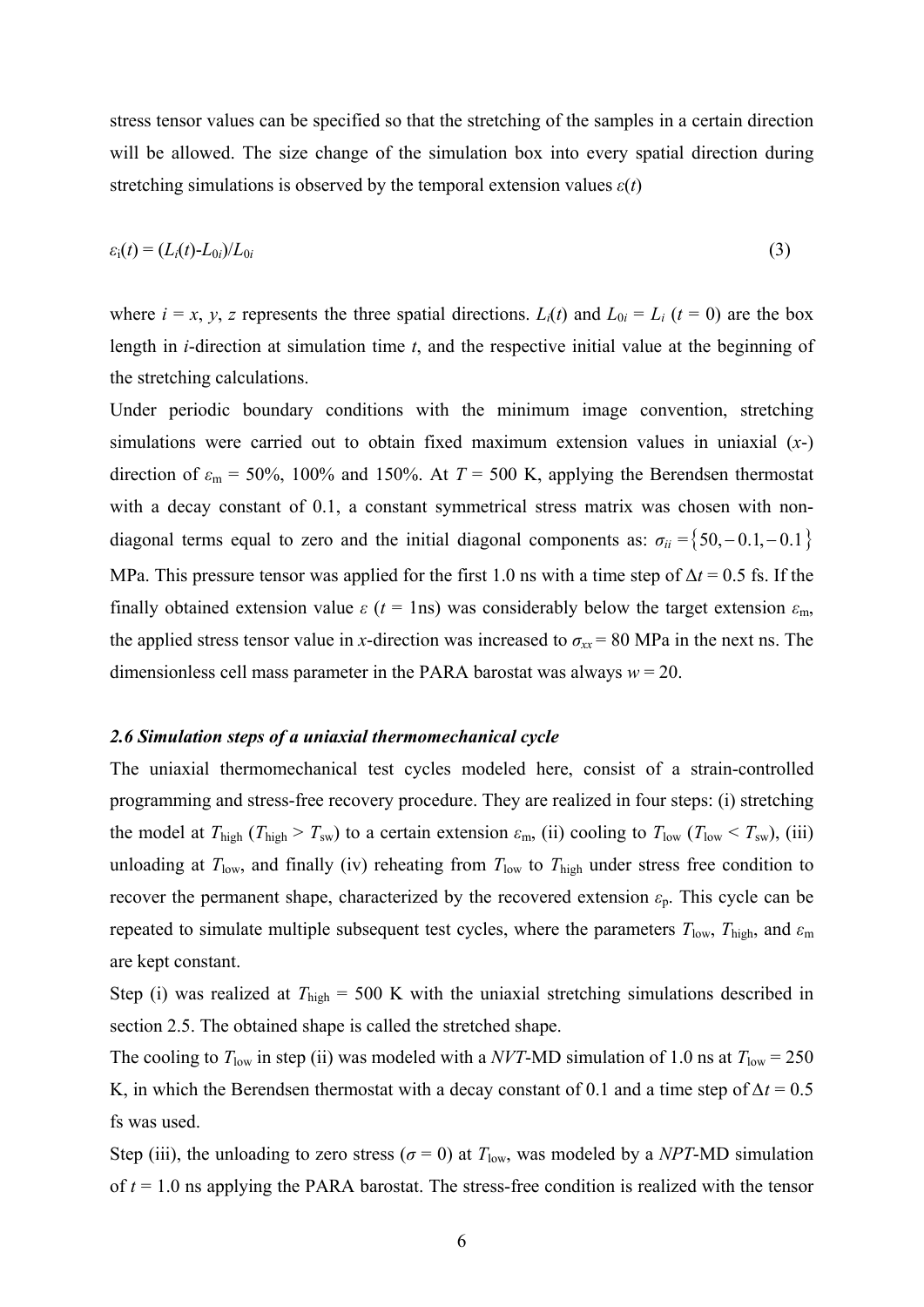values  $\sigma_{ii} = \{-0.1, -0.1, -0.1\}$  MPa, corresponding to hydrostatic ambient pressure condition. Result is the temporary fixed shape characterized by an extension value *ε*u, also called the programmed shape.

The last step (iv) of the cycle was simulated as *T*-jump from  $T_{low}$  to  $T_{high} = 500$  K followed by a long *NPT*-MD simulation (up to  $t = 6.0$  ns) again with the PARA barostat and hydrostatic pressure condition. The recovered shape after completion of the shape-memory cycle is characterized by the permanent extension *ε*p.

#### *2.7 Quantification of the shape-memory effect*

In cyclic thermomechanical tensile tests, the shape-memory capability of a SMP is typically characterized by the shape fixity ratio  $(R_f)$  and the shape recovery ratio  $(R_f)$ .  $R_f$  characterizes the ability of a system to fix its temporary shape and  $R_r$  is the recoverability of the permanent shape.  $R_f$  and  $R_r$  values can be calculated according to the following equations (4) and (5) respectively:

$$
R_f = \frac{\varepsilon_u(N)}{\varepsilon_m} \times 100\%
$$
 (4)

$$
R_r = \frac{\varepsilon_m - \varepsilon_p(N)}{\varepsilon_m - \varepsilon_p(N-1)} \times 100\%
$$
\n(5)

where  $\varepsilon_m$  is the applied maximum extension,  $\varepsilon_u(N)$  is the strain achieved after completion of the programming in the *N*th cycle and  $\varepsilon_p$  (*N*) is the residual strain after recovery at  $T_{\text{high}}$  in the *N*th cycle.

#### **3. Results and discussion**

#### **3.1** *Influence of water uptake on density, free volume and Tg of PLLA*

The influence of the addition of water molecules on the material properties such as density or free volume was investigated with unstretched PLLA packing models.

The equilibrated samples at  $T_{\text{high}} = 500$  K were prepared according to the procedure presented in section 2.1 and are the basis for the MD simulations of the shape-memory cycles. It should be emphasized that our models present exclusively the amorphous parts of PLLA and not crystalline parts of this semicrystalline material (for more details see Ref. [34]). After the final equilibration simulation at  $T_{\text{high}}$ , densities of the unstretched ( $\varepsilon_{\text{m}} = 0\%$ ) samples were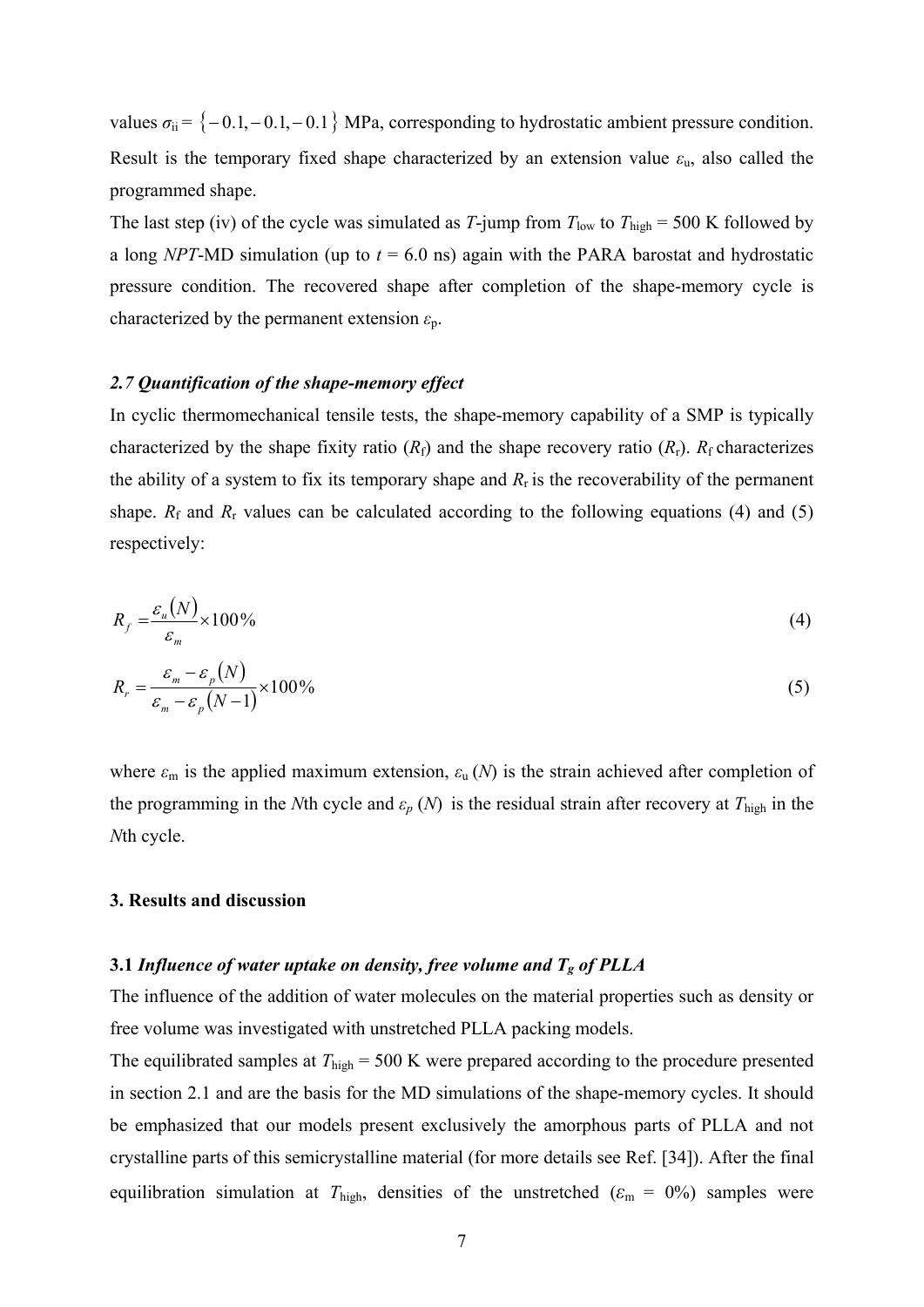calculated. Here an averaged density of  $\rho = 1.057$  g·cm<sup>-3</sup> for the PLAw0 was obtained, which is in good agreement with the experimental density of 1.07 g·cm<sup>-3</sup> for a PLLA melt with  $M_n =$ 50,000 g·mol<sup>-1</sup> at 500 K [47]. Packing models with 1 wt% water contained additionally 30 water molecules and reached an average density of 1.051 g·cm<sup>-3</sup> at  $T_{\text{high}}$ . This value decreases to 1.035 g·cm<sup>-3</sup> for samples with 2 wt%  $H_2O$  content (equivalent to 60 water molecules). Structural characteristics of the unstretched equilibrated dry and water swollen samples are listed in supplementary Table S1 (see Appendix).

The partial molar volume and the volumetric swelling of the samples have been calculated from the average volume of the samples during the final *NPT* MD-simulations according to the method previously described in Ref. [48]. The averaged swelling effect of water on the unstretched packing models at  $T_{\text{high}} = 500 \text{ K}$  was about  $D = 2.0 \pm 0.4\%$  and  $D = 4.0 \pm 0.1\%$ for a water content of 1 wt% and 2 wt% respectively. This effect is related to partial molar volumes of water of  $\overline{V}_p = 31 \pm 6$  cm<sup>3</sup>·mol<sup>-1</sup> (PLAw1) and 41  $\pm$  4 cm<sup>3</sup>·mol<sup>-1</sup> (PLAw2). These values are higher than the  $\overline{V}_p$  value of liquid water at room temperature ( $\overline{V}_p = 18 \text{ cm}^3 \text{·mol}^{-1}$ ). The high  $\overline{V}_p$  values indicate the condition of water in a vapor state. We have also calculated the swelling effect at  $T = 300$  K (room temperature) for 2 wt% water content and obtained a value of  $D = 2.1\%$  with the respective partial molar volume of 15.6 cm<sup>3</sup>·mol<sup>-1</sup>. This value is lower than for pure water. In a recent simulation study about swelling effects of poly(lactide*co*-glycolide) (PLGA), comparable values have been reported [49]. It seems that at room temperature water molecules (up to 2 wt% water) fill the existing free volume elements of PLLA and PLGA. In another work, for samples of PLLA with 19 chains and 50 repeating units a smaller volumetric swelling  $(D = 1.02\%)$  was calculated at  $T = 310$  K [48].

For determination of free volume elements in the water swollen packing models (PLAw1 and PLAw2), the water molecules were removed. Fig. 1a presents the distribution of free volume elements of the dry (PLAw0) and the swollen PLLA matrices. The free volume elements are presented by the radius of a sphere of equivalent volume. The integral area over the columns is a measure for the total fractional free volume of the polymer matrix.

As expected the dry PLAw0 samples showed the smallest fractional free volume accessible for water. The radius of FFV elements is in the range of about  $1 - 5$  Å. The FFV increases with the increase of the amount of water incorporated in the polymer matrix. The largest FFV belongs to the PLAw2 samples. The mean radius of the cavities changes only insignificantly by increasing the amount of water (2.16 Å for PLAw0, 2.26 Å for PLAw1, and 2.43 Å for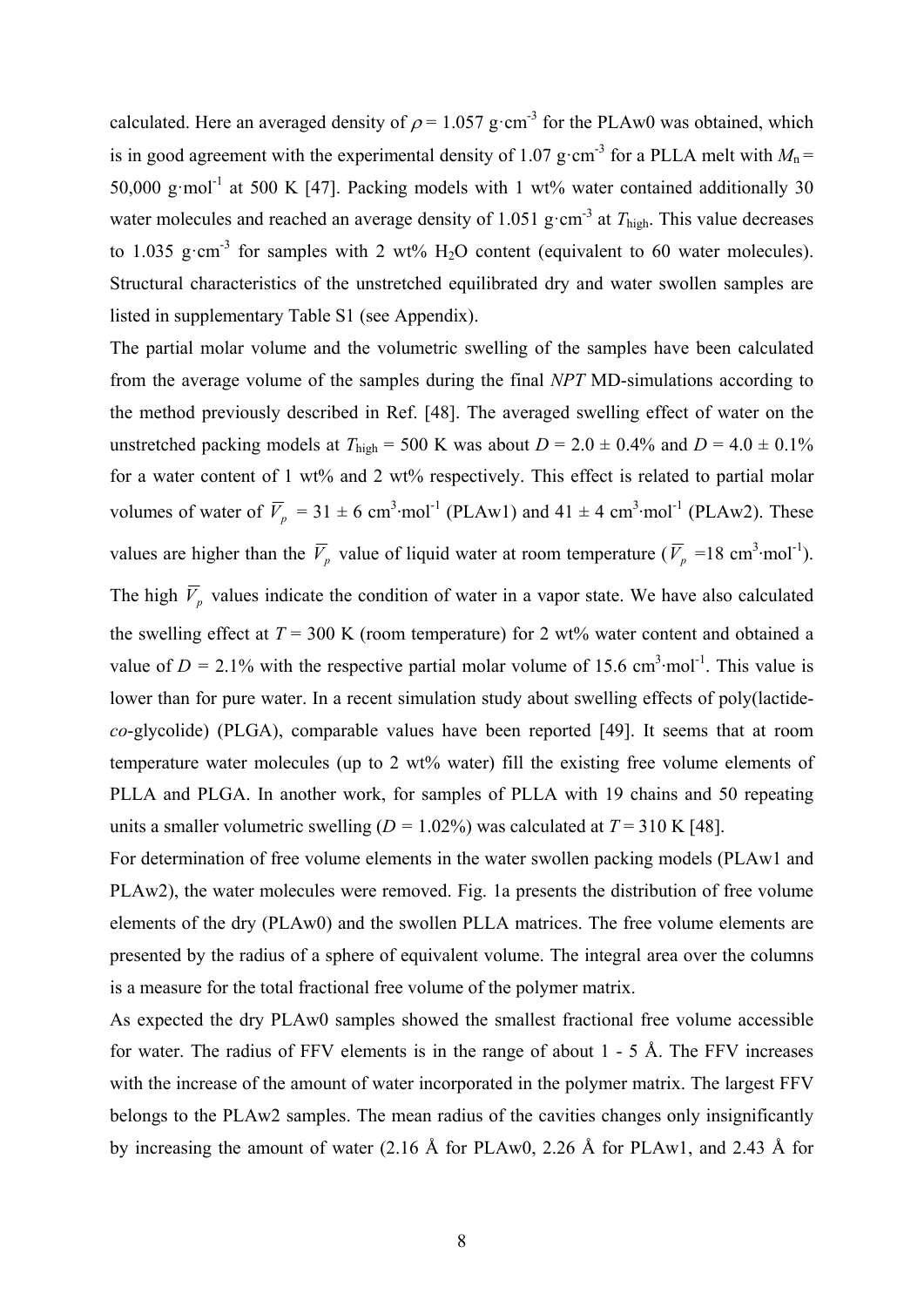PLAw2). However PLAw2 showed also cavities with radii larger than 5.0 Å. These results are similar to previously reported data of simulated PLGA models presented in Ref. [49].

The averaged MSD curves for backbone atoms in the dry and the water swollen states at *T*high  $= 500$  K are displayed in Fig. 1b. The mobility of backbone atoms at  $T_{\text{high}}$  is significantly higher than at room temperature where after one nanosecond a MSD of about 3  $\mathring{A}^2$  is reached (not presented here). At  $T_{\text{high}} = 500 \text{ K}$  a much higher mobility of the backbone atoms is observed. Fig. 1b shows a certain influence of water content on the mobility of polymer atoms. For dry models (PLAw0) and water swollen models with 1 wt% water content (PLAw1) similar MSD values were obtained, whereby PLAw1 exhibited slightly higher values. In contrast for PLAw2 containing 2 wt% of water, the backbone atoms had significantly higher mobilities (see open red triangles in Fig. 1b). The increase in mobility of backbone atoms with higher water content in the polymer matrix can be understood as a consequence of the water induced swelling effect which resulted in an increased space between chain segments. The behavior of the model system corresponds to the experimentally observed plasticizing effect [50].



Fig. 1. a) Distribution of free volume elements accessible for water at  $T = 500$  K in PLLA matrices in the dry state (PLAw0, gray fasciated) and after swelling with 1 wt% water (PLAw1, white fasciated) and 2 wt% water (PLAw2, white). b) Mean square displacement (MSD) of backbone atoms vs. time for dry and water swollen PLLA samples at *T*high = 500 K (<PLAw0>: open black squares, <PLAw1>: open blue circles and <PLAw2>: open red triangles).

To survey the influence of water molecules on the volumetric properties and consequently on the glass transition temperature  $T_g$  of amorphous PLLA packing models, specific volume  $V_{sp}$ data of simulated PLAw0, PLAw1 and PLAw2 models are depicted in Fig. 2. The presented *V*sp data were obtained via *NPT* MD-simulations according to the method recently described in Ref. [34].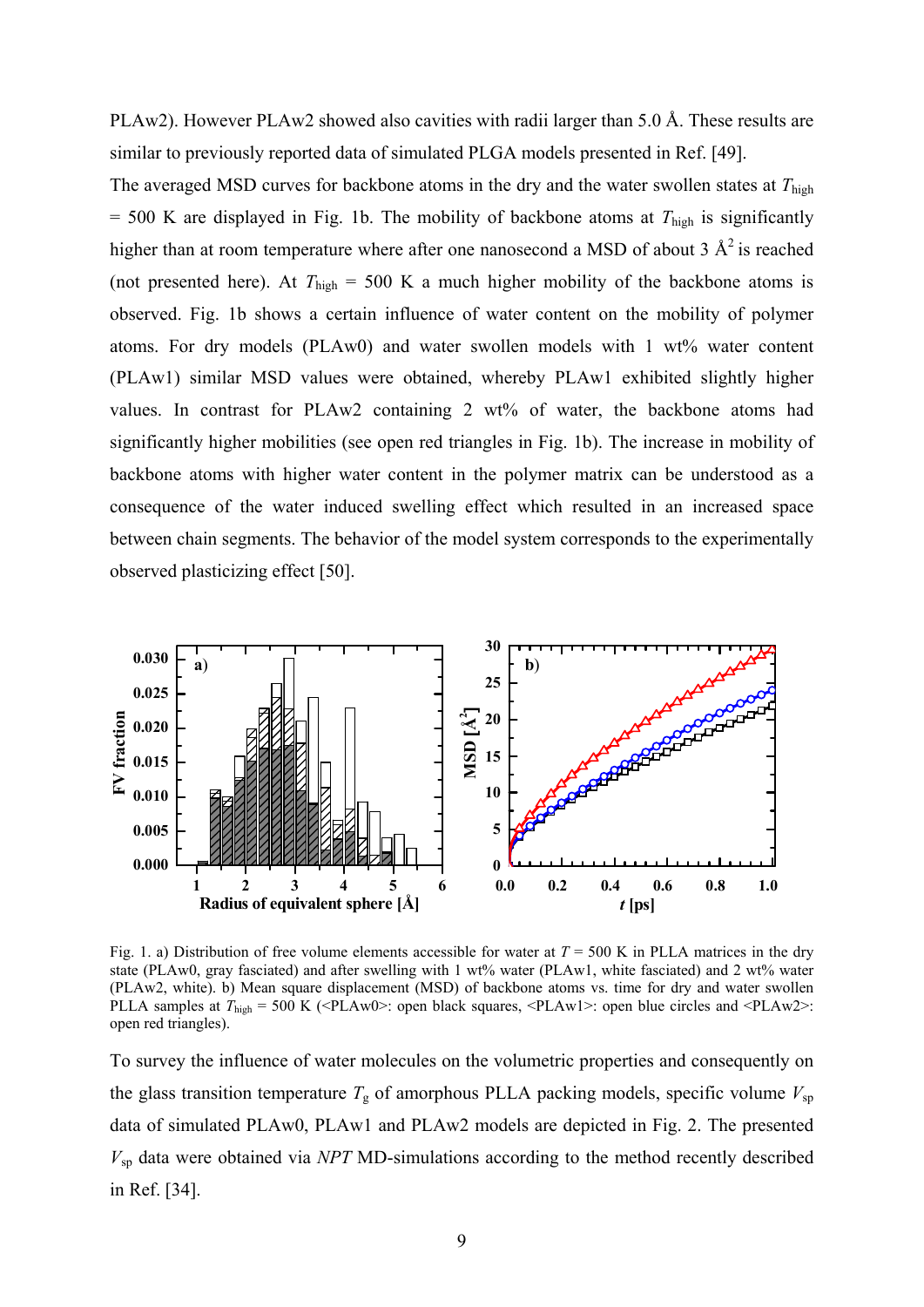For the dry PLLA system (PLAw0, open squares) a good agreement with the experimental specific volume data was observed at temperatures  $> 450$  K, where PLLA is completely molten. Almost similar results have been reported for systems with shorter PLLA chains [34].



Fig. 2. Simulated mean specific volume  $V_{sp}$  vs. temperature T for dry (PLAw0: open black squares) and water swollen amorphous PLLA packing models (PLAw1 with 1 wt% water content: open blue circles; and PLAw2 with 2 wt% water content: open red triangles) calculated with *NPT*-MD at  $P = 0.1$  MPa during cooling from 500 K to 250 K in comparison with experimental data of a semicrystalline ( $w_c = 0.37$ ) PLLA sample [47]. Vertical dotted lines mark the simulated glass transition temperatures.

The simulated data in Fig. 2 for dry and water swollen models show that the specific volume diminishes with decreasing temperature from  $T_{\text{high}}$ . Below  $T_{g}$ , the decrease of specific volume with decreasing temperature is less pronounced and produces a kink in the  $V_{\text{sp}}$ -*T* curve. One can distinguish nearly two linear ranges, the melt range at higher temperatures with a larger slope (representing the thermal expansion coefficient) and at lower temperatures the glassy range with a lower slope. A first approximate estimation of the kink point has been yielded by visual inspection of data points. They are divided into two groups corresponding to those below and above glass transition temperature. Afterwards each of these groups has been fitted by linear fit-lines, resulting in two different gradients. The cross-section of these two fit-lines estimates the simulation glass transition temperature [51]. The vertical dotted lines in Fig. 2 point where the simulated glass transition temperature of the model systems is located.

For dry <PLAw0> packing models, a glass transition value of about  $T_g \approx 380$  K was found. Experimental  $T<sub>g</sub>$  values for PLLA are in the range of 330 to 340 K which are obtained by differential scanning calorimetry at heating rates of 10 K·min<sup>-1</sup> [52]. In our previous work for dry PLLA models with shorter chains, a slightly higher  $T<sub>g</sub>$  could be calculated, if the points in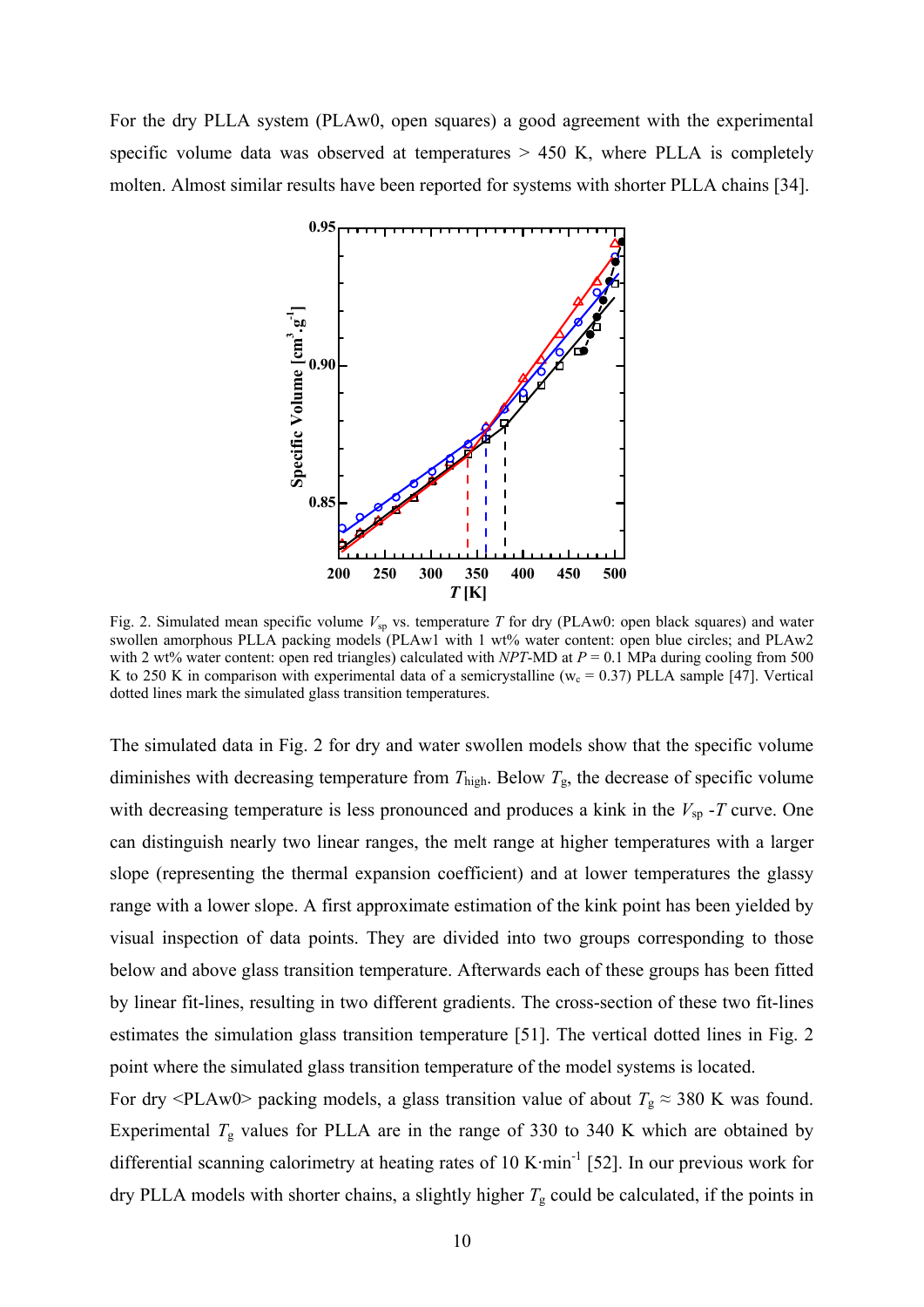the  $V_{sp}$  -*T* curves were fitted with the same procedure explained above [34]. The difference between the simulated and experimental  $T<sub>g</sub>$  might be attributed to the extreme cooling rate in the order of  $10^{11}$  K·s<sup>-1</sup> during the simulation compared to typical experimentally applied cooling rates around  $10 \text{ K-min}^{-1}$ .

Moreover it is well known [53] that water can have a plasticization/softening effect on polymer materials resulting in a shift of  $T<sub>g</sub>$  to lower temperatures. From the simulated  $V<sub>sp</sub>$ curves of the dry PLLA system (PLAw0) in comparison to the two water swollen samples displayed in Fig. 2 such a shift of  $T_g$  towards lower *T*-values with  $T_g \approx 360$  K (PLAw1) and  $T_g$  $\approx$  340 K (PLAw2) becomes obvious. Experimentally, a clear plasticization effect of small amounts of water in PLLA was determined by dielectric spectroscopy [54].

#### *3.2 Influence of water on a thermomechanical test cycle of PLLA*

The equilibrated dry and water swollen packing models were stretched according to the PARA approach at  $T_{\text{high}} = 500$  K (see section 2.6). Results for stretching of the samples to  $\varepsilon_{\text{m}}$ = 100% in *x*-direction as a function of time under applied stress regime of  $\sigma_{xx}$  = 50 MPa for the first nanosecond ( $0 \text{ ns} < t \leq 1.0 \text{ ns}$ ) and afterwards ( $1.0 \text{ ns} < t$ ) at  $\sigma_{xx} = 80 \text{ MPa}$  are presented in Fig. 3a.

The packing models of PLAw0 and PLAw1 show initially more resistance to the applied stress and therefore the increase of the extension per time unit is lower. The obtained mean extension values of these samples overlap each other, so that for both dry and water swollen samples (with 1 wt% water) a qualitative similar behavior in the uniaxial stretching at  $T_{\text{high}}$ step (i) can be observed. Here slightly different apparent extension values of about 35% (PLAw0) and 50% (PLAw1) were obtained at the end of the first stretching period after 1 ns  $(\sigma_{xx} = 50 \text{ MPa})$ . In contrast a characteristically different stretching behavior was observed for PLAw2, whereby an apparent extension value of about 85% was reached after 1 ns at  $\sigma_{xx} = 50$ MPa. The different response of dry and wet samples to an external force can be related to the plasticization/softening effect caused by the incorporated water molecules.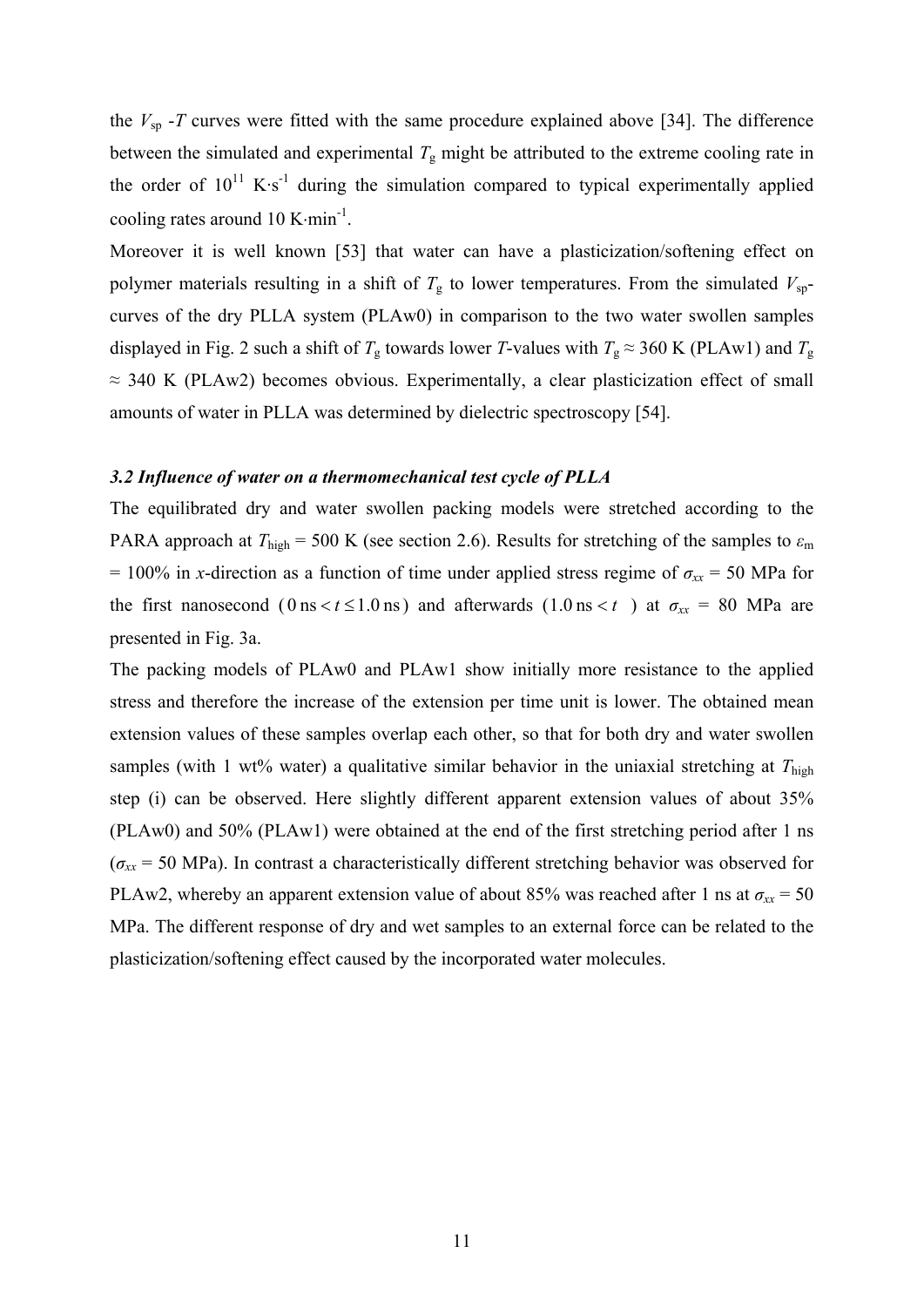

Fig. 3. a) Evaluation of uniaxial deformation of PLLA samples under PARA conditions with different water content: <PLAw0>: open black squares, <PLAw1>: open blue circles, <PLAw2>: open red triangles. b) Simulated shape-memory cycle of dry and water swollen samples, the corresponding *T*-values are plotted as gray line with respect to the right ordinate. <PLAw0>: open black squares, <PLAw1>: open blue circles, <PLAw2>: open red triangles

In order to study the influence of moisture on the macroscopic behavior of water swollen packing models, every system was subjected to a complete simulated thermomechanical cycle as described in Section 2.6. Models were uniaxial stretched in step (i) under the same stress tensor till they reached extension values corresponding to  $\varepsilon_m = 50\%$ , 100%, and 150% with correspondingly longer simulation time. From this point on, the next steps of the shapememory simulation (unloading at  $T_{low}$  and recovery at  $T_{high}$ ) followed the same time sequence. All samples showed a fast relaxation within the first 50 ps after unloading (step iii) and reached a  $\varepsilon$ <sub>u</sub> value of about 90%, which is equivalent to a shape fixity ratio of  $R_f = 90\%$  (see Fig. 3b). The observed relaxation process can be related to energy stored in the stretched PLLA models. Finally, starting from the temporary fixed shape  $\varepsilon$ <sub>u</sub> at  $t = 4.0$  ns the recovery simulations were performed by a  $T$ -jump from  $T_{low}$  to  $T_{high}$ , followed by  $NPT$  MD-simulation for at least 6 ns under ambient pressure conditions with the PARA barostat. Both, dry models and water swollen packing models exhibited a similar shape recovery behavior, whereby PLAw2 showed a higher initial recovery rate and reached higher shape recovery values of *R*<sup>r</sup> = 76% (see Fig. 3b and Table 1). We attributed this observation to the higher mobility of polymeric chains in water swollen states, which may be related to the increase of free volumes between polymeric chains.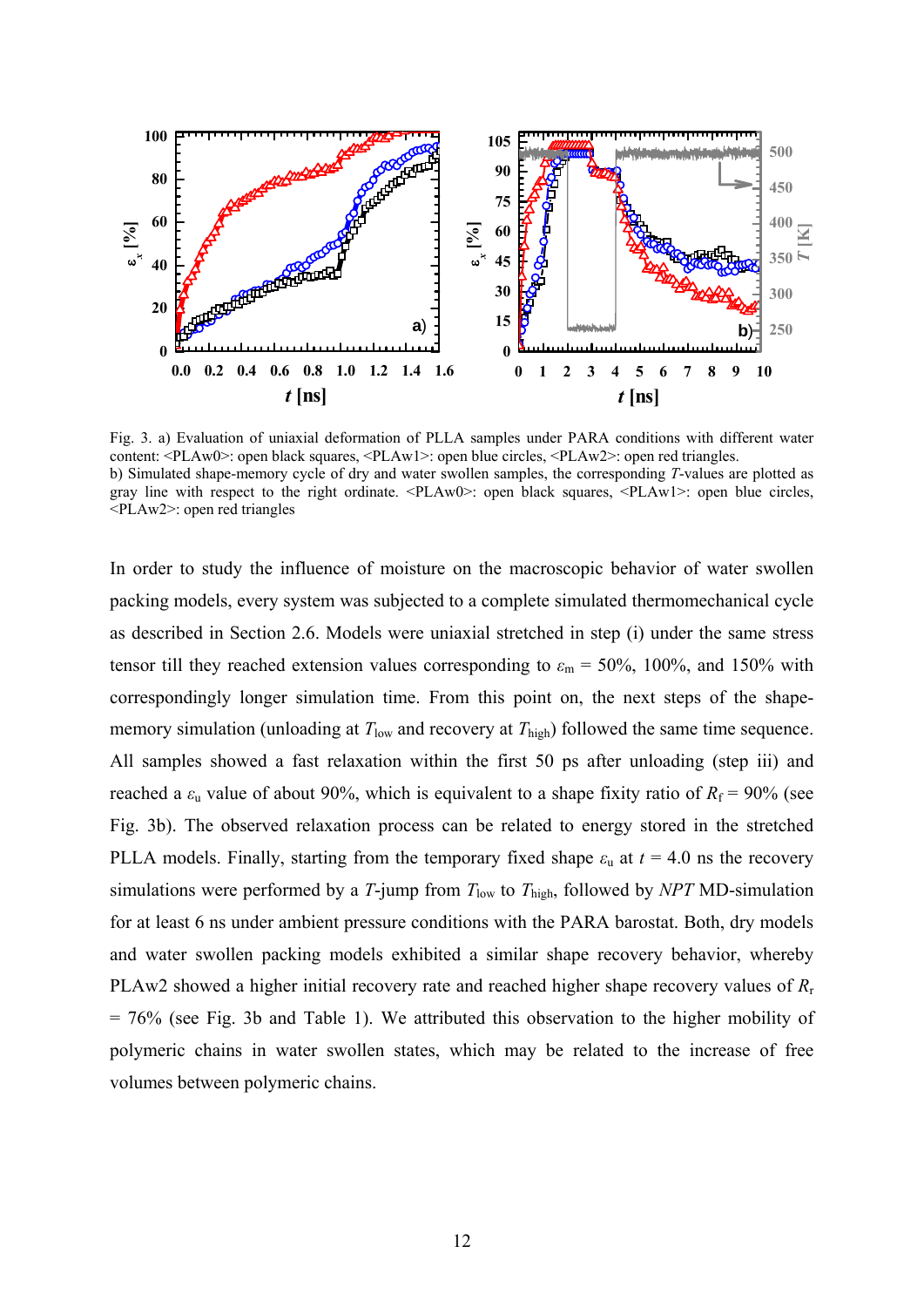#### *3.3 Influence of maximum extension ε***<sup>m</sup>** *on shape-memory properties*

In order to study the influence of the applied  $\varepsilon_m$  on the shape-memory properties of PLLA PLAw0 and PLAw2 packing models were additionally investigated by thermomechanical tests with  $\varepsilon_m = 50\%$  and 150%. In the following, at first the influence of  $\varepsilon_m$  on the unloading step (iii) and  $R_f$  will be discussed and afterwards the impact on the shape recovery behavior and *R*r.

The relative extension values  $\varepsilon_{x}/\varepsilon_{m}$  presented in Fig. 4 can be understood as the temporal development of the apparent shape fixity ratio  $R_{f,app}$  during unloading at  $T_{low} = 250$  K. After a time period of approx. 200 ps the decay in *εx/ε*m is almost completed and a plateau value in the range of  $R_{f,app} = 84\% - 93\%$  was reached in all experiments. For the dry model system PLAw0 raising  $\varepsilon_m$  from 50% to 150% resulted in an increase of  $R_{f,app}$  from 86% to 93% (Fig. 4a and Table 1). In contrast the unloading process as well as  $R_f$  of PLAw2 systems was not affected by the variation of  $\varepsilon_{\rm m}$  (Fig. 4b and Table 1).

**Table 1** Summary of calculated strain fixity ratio  $R_f$  and strain recovery ratio  $R_f$  of PLLA packing models with different water content after  $1<sup>st</sup>$  and  $2<sup>nd</sup>$  simulated shape-memory cycles stretched up to different maximum strains *ε*<sup>m</sup>

| $\varepsilon_{\rm m}$ <sup>b)</sup> [%] | $R_{\rm f}(1)^{\rm c)}$ [%] | $R_{\rm r}(1)^{\rm c})$ [%] | $R_{\rm f}(2)^{\rm c)}$ [%]  | $R_{r}(2)^{c}$ [%] |
|-----------------------------------------|-----------------------------|-----------------------------|------------------------------|--------------------|
| 50                                      | $84 \pm 4$                  | $81 \pm 8$                  | -                            |                    |
| 100                                     | $89 \pm 2$                  | $62 \pm 3$                  | $89 \pm 2$                   | $62 \pm 1$         |
| 150                                     | $93 \pm 2$                  | $42 \pm 5$                  | $\overline{\phantom{a}}$     |                    |
| 50                                      | -                           |                             | $\qquad \qquad \blacksquare$ |                    |
| 100                                     | $92 \pm 2$                  | $64 \pm 4$                  | $89 \pm 1$                   | $61 \pm 1$         |
| 150                                     |                             |                             |                              |                    |
| 50                                      | $88 \pm 4$                  | $61 \pm 5$                  | $\qquad \qquad \blacksquare$ |                    |
| 100                                     | $88 \pm 3$                  | $76 \pm 2$                  | $93 \pm 2$                   | $52 \pm 2$         |
| 150                                     | $89 \pm 5$                  | $66 \pm 4$                  |                              |                    |
|                                         |                             |                             |                              |                    |

a)<PLAw0>, <PLAw1>, <PLAw2> represent <averages> of three PLLA models consisting each of a single chain and 0 wt%, 1 wt%, and 2 wt% water content, respectively.

b) Maximum stretching length

<sup>c)</sup>Obtained average and standard deviation out of three individual packing models

For a further quantification of the relaxation process related to the unloading step (iii), the data points were fitted with the following single exponential decay function:

$$
r_{\varepsilon} = \frac{\varepsilon_{x}(t)}{\varepsilon_{ref}} = r_{\varepsilon}^{*} + E^{*} \exp\left(-\frac{t}{\tau}\right)
$$
 (6)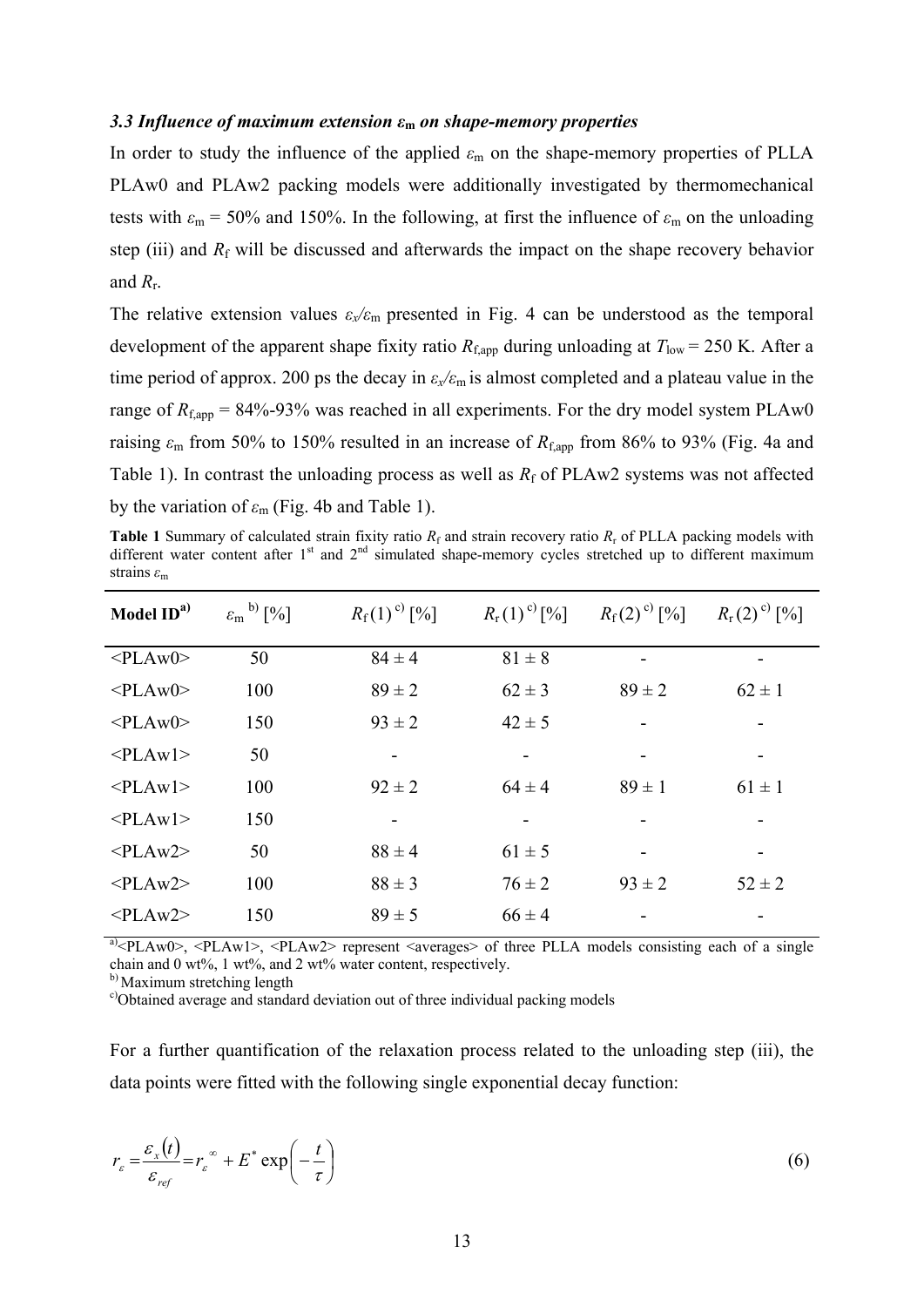where the reference extension  $\varepsilon_{ref}$  is  $\varepsilon_{\rm m}$  in case of the unloading step or  $\varepsilon_u$  for the recovery step (iv) which will be discussed later. The changes in length of the samples during unloading process are considered as creep relaxation to non-recoverable residue described by Voigt model. Here  $E^*$  and  $\tau$  present the elastic module of a spring and relaxation time of a dashpot respectively, while  $r \int_{\epsilon}^{\infty}$  is the infinite  $\epsilon_{x}/\epsilon_{m}$  value after infinite time, which is equivalent to  $R_{f}$ . The solid lines in Fig. 4 are the obtained fitting curves and the calculated  $E^*$ ,  $\tau$  and  $r \epsilon^{\infty}$  as well as the factor  $-E/\tau$  as a measure for the initial recovery speed are listed in the upper half of Table 2. This analysis revealed that for the dry PLLA model systems  $E^*$  decreased from 0.138 to 0.069 with increasing  $\varepsilon_m$ , while short relaxation times with  $\tau \leq 0.01$  ns were obtained for the relaxation kinetics. In contrast the PLAw2 models exhibited almost constant values for *E*\* around 0.110 and the *τ* values were found to increase from 0.01 ns ( $\varepsilon_m$  = 50%) to 0.06 ns at  $\varepsilon_m$  $= 150\%$ , whereby the initial recovery speed  $-E/\tau$  was significantly lower compared to PLAw0. We attributed these findings to the higher density and the lower mobility of PLLA chains in the dry state, which allows a better fixation for higher applied deformations, because of the higher interaction between the oriented single PLLA chains.



Fig. 4. Temporal development of averaged extension values in relative units  $(\varepsilon_x/\varepsilon_m)$  for the "unloading" step at  $T_{\text{low}}$  = 250 K for different applied  $\varepsilon_{\text{m}}$  values ( $\varepsilon_{\text{m}}$  = 50%: open green squares,  $\varepsilon_{\text{m}}$  = 100%: open black triangles,  $\varepsilon_{\text{m}}$  $= 150\%$ ; open red circles) in the programming step. PLAw0 (left panel) and PLAw2 (right panel).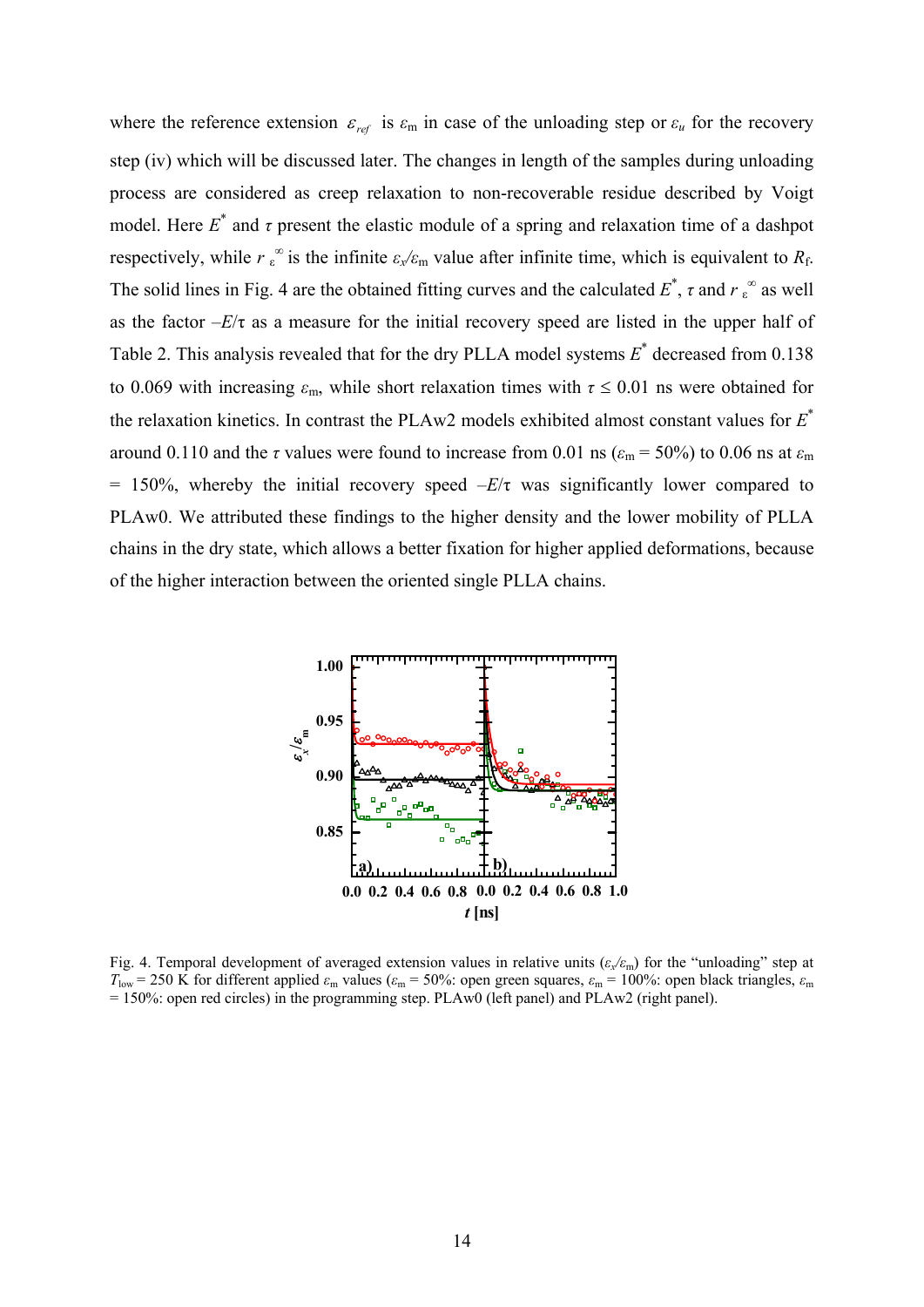| Model ID <sup>a)</sup> | $\varepsilon_{\rm m}$ | <b>Process</b>                                                  | $\boldsymbol{T}$<br>[K] | $r_{\varepsilon}^{\infty}$ <sub>b</sub> | $E^{\pm b)}$ | $\tau$<br>[ns] | $R^{2c)}$ | $-E/\overline{\tau^{d)}}$<br>$[ns^{-1}]$ |
|------------------------|-----------------------|-----------------------------------------------------------------|-------------------------|-----------------------------------------|--------------|----------------|-----------|------------------------------------------|
| $<$ PLAw0>             | 50%                   | $1st$ Cyc. Unl.                                                 | 250                     | 0.862                                   | 0.138        | 0.010          | 0.366     | $-14.5$                                  |
| $<$ PLAw0>             | 100%                  | $1st$ Cyc. Unl.                                                 | 250                     | 0.898                                   | 0.102        | 0.003          | 0.543     | $-30.9$                                  |
| $<$ PLAw0>             | 150%                  | $1st$ Cyc. Unl.                                                 | 250                     | 0.938                                   | 0.069        | 0.009          | 0.460     | $-7.5$                                   |
| $<$ PLAw0>             | $100\%$               | $2nd$ Cyc. Unl.                                                 | 250                     | 0.852                                   | 0.1472       | 0.035          | 0.539     | $-4.2$                                   |
| $<$ PLAwl $>$          | 100%                  | $1st$ Cyc. Unl.                                                 | 250                     | 0.953                                   | 0.047        | 0.010          | 0.483     | $-1.1$                                   |
| $<$ PLAwl>             | 100%                  | $2nd$ Cyc. Unl.                                                 | 250                     | 0.860                                   | 0.140        | 0.048          | 0.621     | $-2.9$                                   |
| $<$ PLAw2>             | 50%                   | $1st$ Cyc. Unl.                                                 | 250                     | 0.888                                   | 0.112        | 0.018          | 0.402     | $-6.4$                                   |
| $<$ PLAw2>             | $100\%$               | $1st$ Cyc. Unl.                                                 | 250                     | 0.888                                   | 0.112        | 0.035          | 0.563     | $-3.2$                                   |
| $<$ PLAw2>             | 150%                  | $1st$ Cyc. Unl.                                                 | 250                     | 0.893                                   | 0.106        | 0.055          | 0.553     | $-1.9$                                   |
| $<$ PLAw2>             | $100\%$               | $2nd$ Cyc._Unl.                                                 | 250                     | 0.905                                   | 0.094        | 0.021          | 0.561     | $-4.6$                                   |
| $<$ PLAw0>             | 50%                   | $1st$ Cyc. Rec.                                                 | 500                     | 0.340                                   | 0.660        | 0.894          | 0.895     | $-0.7$                                   |
| $<$ PLAw0>             | 100%                  | $1st$ Cyc. Rec.                                                 | 500                     | 0.481                                   | 0.519        | 1.197          | 0.926     | $-0.4$                                   |
| $<$ PLAw0>             |                       | 150% $1^{st}$ Cyc. Rec.                                         | 500                     | 0.618                                   | 0.382        | 0.501          | 0.808     | $-0.7$                                   |
| $<$ PLAw0>             |                       | 100% $2nd$ Cyc. Rec.                                            | 500                     | 0.509                                   | 0.491        | 1.037          | 0.927     | $-0.5$                                   |
| $<$ PLAwl>             |                       | 100% $1st Cyc$ . Rec.                                           | 500                     | 0.446                                   | 0.554        | 0.879          | 0.971     | $-0.6$                                   |
|                        |                       | $\langle$ PLAw1> 100% 2 <sup>nd</sup> Cyc. Rec. 500 0.466 0.534 |                         |                                         |              | 2.113          | 0.806     | $-0.3$                                   |
|                        |                       | $\langle$ PLAw2> 50% 1 <sup>st</sup> Cyc. Rec. 500 0.488        |                         |                                         | 0.512        | 0.748          | 0.903     | $-0.7$                                   |
|                        |                       | $\langle$ PLAw2> 100% 1 <sup>st</sup> Cyc. Rec.                 | 500                     | 0.288                                   | 0.712        | 1.066          | 0.956     | $-0.3$                                   |
|                        |                       | $\langle$ PLAw2> 150% 1 <sup>st</sup> Cyc._Rec. 500 0.420 0.580 |                         |                                         |              | 1.031          | 0.929     | $-0.4$                                   |
|                        |                       | $\langle$ PLAw2> 100% 2 <sup>nd</sup> Cyc. Rec. 500 0.557 0.443 |                         |                                         |              | 1.214          | 0.919     | $-0.4$                                   |

**Table2.** Results obtained by analysis of the simulated unloading (Unl.) and recovery (Rec.) processes according to the model description of eq. (6) for PLAw0, PLAw1 and PLAw2 samples at different  $\varepsilon_m$  and two subsequent test cycles  $(1<sup>st</sup>$  and  $2<sup>nd</sup>$ ).

 $\overline{a}$   $\leq$ PLAw0>,  $\leq$ PLAw1>,  $\leq$ PLAw2> represent  $\leq$  averages of three PLLA models consisting each of a single chain and 0 wt%, 1 wt%, and 2 wt% water content, respectively.

b)Standard deviation  $\pm$  0.001.

<sup>c</sup>)Correlation coefficient.

d)Measure for the initial speed of the recovery process d*ε*/d*t*.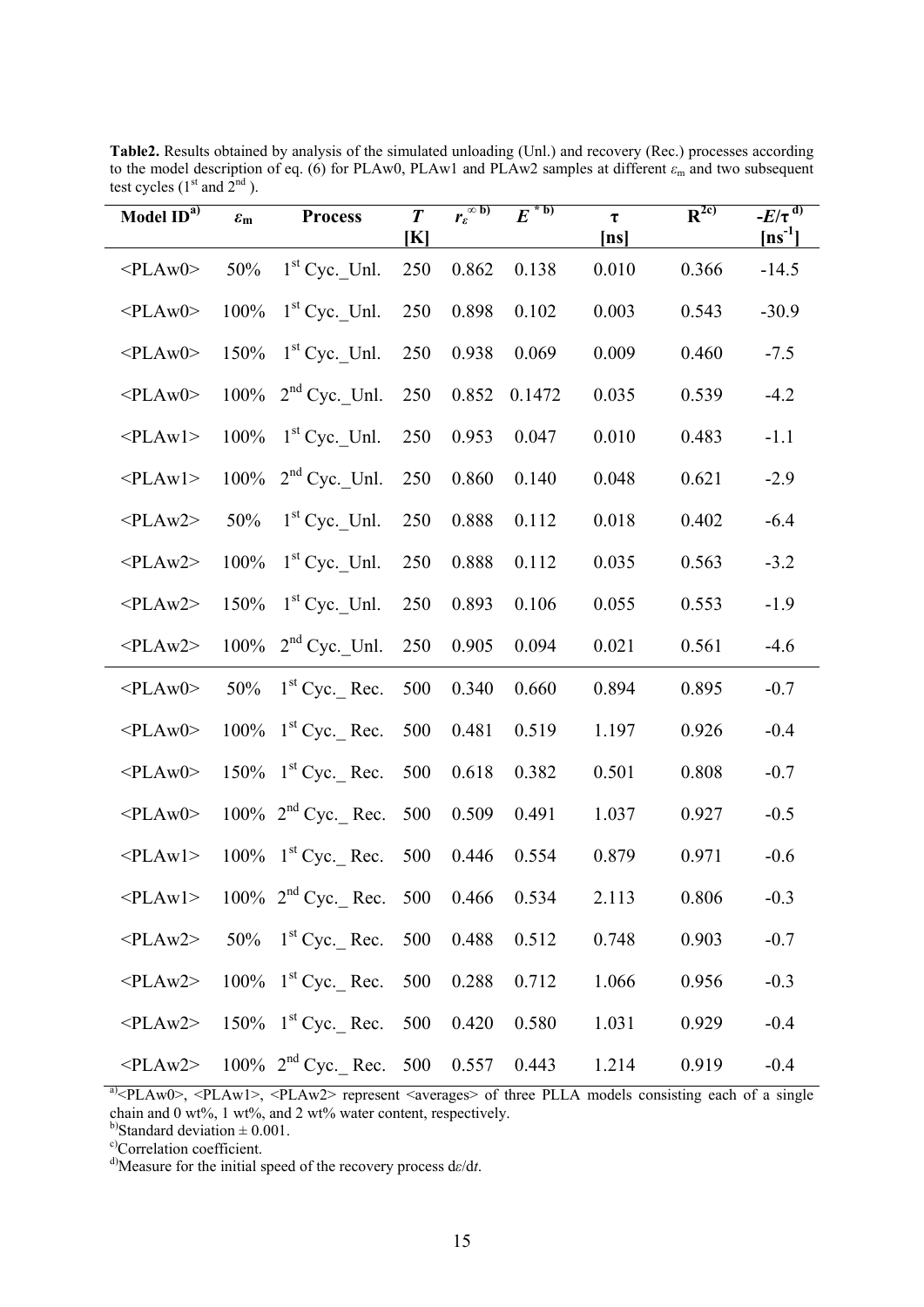The different applied *ε*m values influenced also the shape recovery process of the samples at *T*high. Fig. 5 shows the temporal development of the strain of the samples stretched with different stretching lengths during the recovery step plus fit curves which will be discussed later.

Both dry (PLAw0) and water swollen (PLAw2) models showed a similar recovery behavior, whereby a plateau value for  $\varepsilon_p$  was reached within 6 ns simulation time. The obtained recovery processes at  $T_{\text{high}} = 500$  K with  $\tau$  values in the range of 0.5 to 2.1 ns were found to be more than one order of magnitude slower than the very fast relaxation of elastic stresses during unloading at  $T_{\text{low}} = 250$  K. It should be noted that with a correlation coefficients  $R^2$ between 0.80-0.97 (see Table 2), the recovery process is much better represented by the exponential decay function (6) as the unloading process, where this coefficient has only values between 0.37 and 0.62.



Fig. 5. Temporal development of extension values *ε<sup>x</sup>* for the "recovery" step of PLAw0 (open black squares) and PLAw2 (open red circle) samples at  $T_{\text{high}}$ = 500 K for different  $\varepsilon_{\text{m}}$  of 50%, 100% and 150%.

The obtained fit parameters for the recovery step, presented in the lower half of Table 2 were similar to previously reported data with  $\tau = 1.26$  ns for PLLA models with lower  $M_n$  of 13,000 g·mol-1 [34]. The initial recovery kinetics (–*E*/τ) observed for the water swollen systems in the current study was not significantly faster compared to the dry PLLA (Table 2).

For all samples the magnitude of the achieved  $\varepsilon_p$  is higher as higher the applied  $\varepsilon_m$  was. While in the dry systems  $R_r$  was found to decrease from 82% to 42% when  $\varepsilon_m$  was increased, for PLAw2 shape recovery ratios in the range of 76%-61% were obtained (see Table 1). While at  $\varepsilon_m$  = 50% the PLAw0 system exhibited the higher *R<sub>r</sub>* value, at higher extensions values of  $\varepsilon_m$  = 100% and  $\varepsilon_m$  = 150%, the water swollen PLLA system showed a significantly higher shape recovery ratio.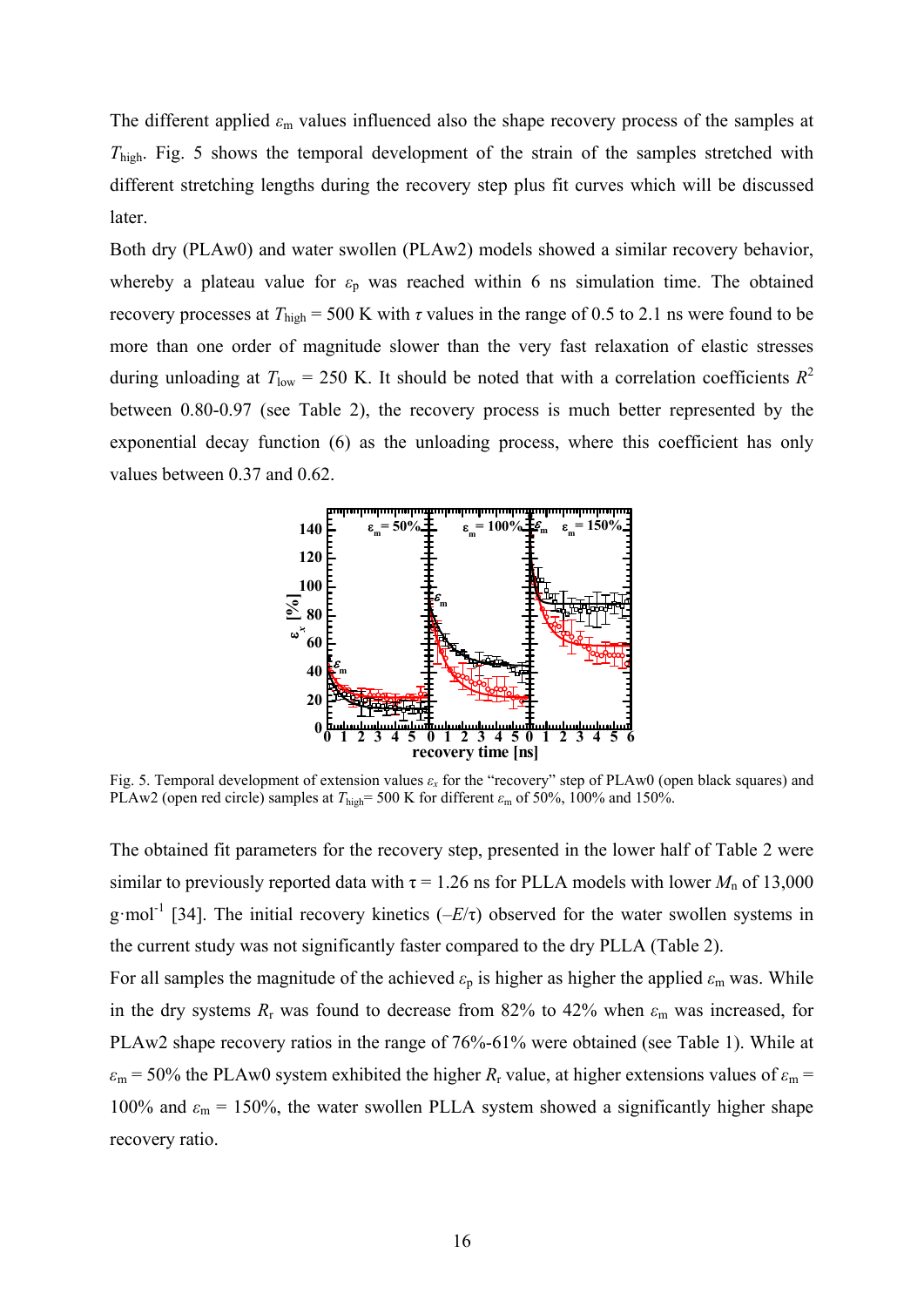In summary both the increase in  $R_r$  as well as the decrease in  $R_f$  with increasing  $\varepsilon_m$  in dry and water swollen PLLA samples can be explained by a higher degree of orientation of polymer chains and in this way a lower entropy of the systems at higher deformations.

#### *3.4 Influence of water on two successive thermomechanical test cycles*

Finally, we have investigated the shape-memory characteristics of dry and water containing models in two subsequent thermomechanical cycles with  $\varepsilon_{m,1} = \varepsilon_{m,2} = 100\%$  according to the procedure described in Section 2.3. In Fig. 6 the complete temporal development of the extension  $\varepsilon_x(t)$  of  $\leq P$ LAw0>,  $\leq P$ LAw1> and  $\leq P$ LAw2> models (averaged each over three packing models) in a time period of 20 ns including  $1<sup>st</sup>$  and  $2<sup>nd</sup>$  test cycle is displayed. Here it becomes obvious that in contrast to the first shape-memory cycle, where a faster recovery of PLAw2 was observed in combination with higher  $R_r$  (1) values in comparison to PLAw0 and PLAw1 (as discussed before), all samples exhibited an almost identical recovery behavior reaching  $\varepsilon_{p,2}$  values in between 40% and 50%. The shape fixity remained constant in both cycles for all samples at around 90%. Almost identical values in the range of 61%-64% for *R*<sup>r</sup> (1) and  $R_r$  (2) were obtained for PLAw0 and PLAw1, whereas for PLAw2 system  $R_r$  was found to decrease from 76% to 52% in two successive cycles (see Table 1). We anticipate that these findings can be explained by the fact that the initial structural differences between the unstretched samples (e.g. free volume distribution) are not longer present after completion of the first test cycle for dry and water swollen samples. Here the first cycle acts as a thermomechanical training procedure resulting in a similar pre-orientation status of the PLLA chains independent from the amount of incorporated water, which is determining the shapememory behavior in the following test cycle.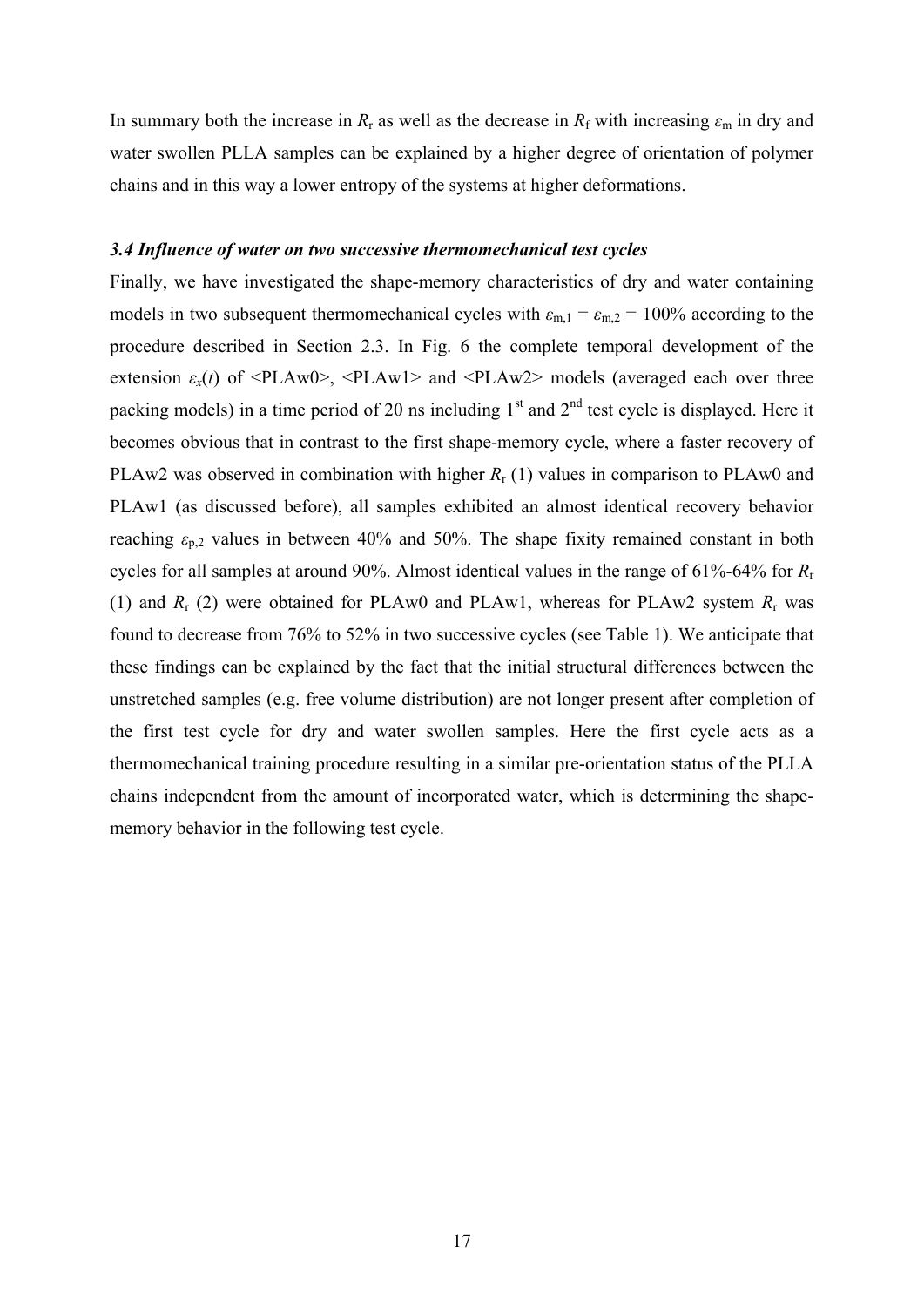

Fig. 6. Combined presentation of 1<sup>st</sup> (up to t  $\leq 10$  ns) and  $2<sup>nd</sup>$  (t > 10 ns) shape-memory cycle of PLAw0, PLAw1 and PLAw2 samples. <PLAw0>: open black squares, <PLAw1>: open blue circles, <PLAw2>: open red triangles.



Fig. 7. Temporal development of the averaged extensions during recovery processes obtained in the  $1<sup>st</sup>$  (open symbols) and 2<sup>nd</sup> cycle (solid symbols) for PLAw0 (squares), PLAw1 (circles) and PLAw2 (triangles) stretched up to  $\varepsilon_m = 100\%$ .

We attribute the observed slower recovery in the second test cycle (Fig. 7 and Table 2) to the higher degree of orientation of the PLLA chains reached after the first (training) cycle was completed and which should result in a decrease in entropy of the models and in this way lower recovery kinetics.

#### **4. Conclusion**

Recently we have introduced an atomistic modeling approach, which allows to describe two subsequent thermomechanical test cycles. In the present work we studied the influence of incorporating water molecules as well as the application of various deformations  $\varepsilon_{\rm m}$  during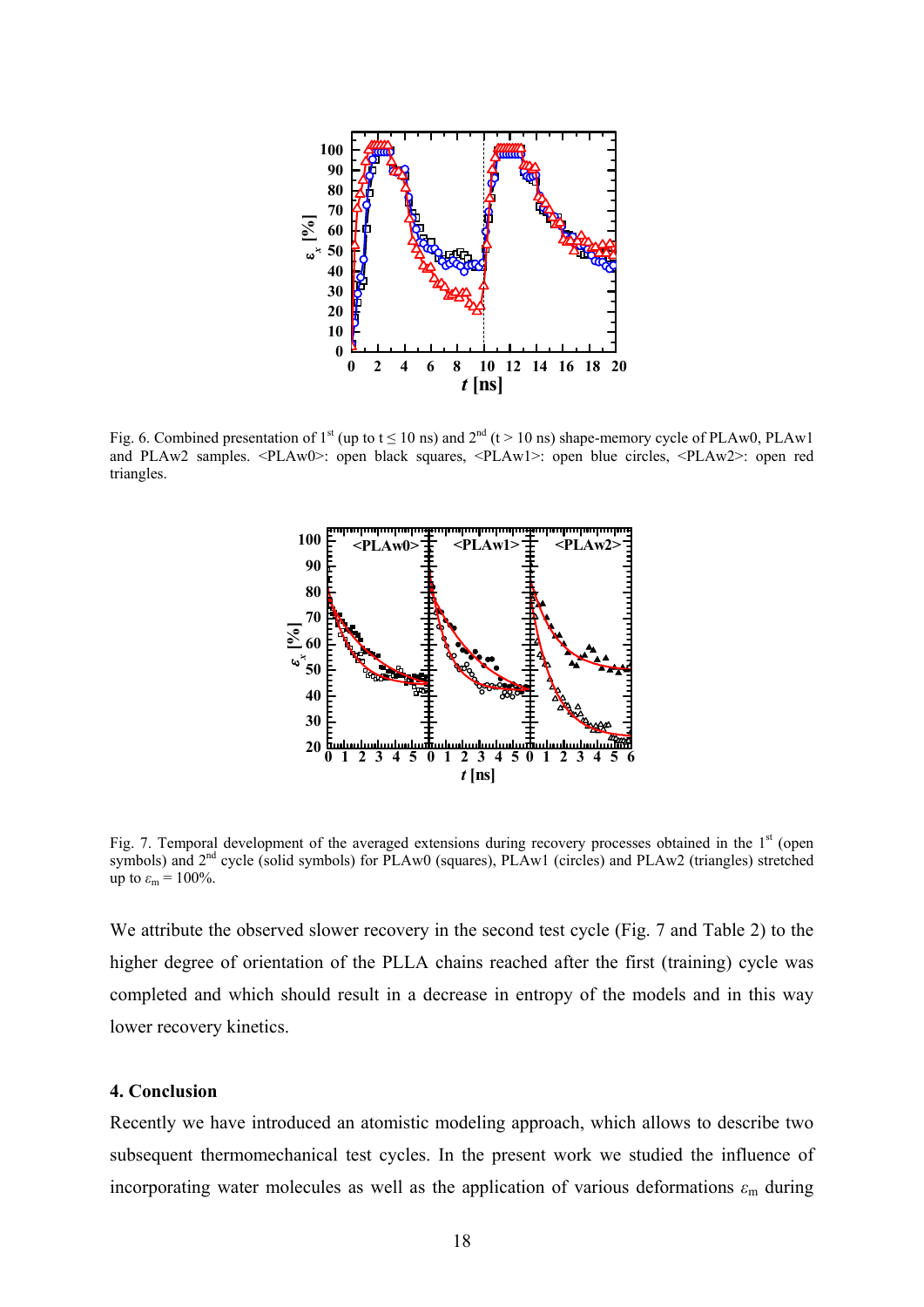programming in two subsequent test cycles on the shape-memory behavior of amorphous PLLA switching domains.

It could be shown that the addition of 1 wt% and 2 wt% of water content caused a swelling effect *D* of the PLLA model samples of about 2% and 4% respectively. Moreover, the accessible fractional free volume was found to increase with increasing amount of water, while the simulated glass transition temperature  $T_g$  decreased from  $T_g = 377$  K for the dry PLLA model to 322 K for PLAw2 containing 2 wt% of water.

Dry PLLA models and models with 1 wt% water content exhibited almost similar shapememory properties in both subsequent test cycles with high shape fixity values of  $R_f = 89\%$ -92% and fair shape recovery ratios in the range of  $R_r = 61\% - 64\%$  when a  $\varepsilon_m$  of 100% was applied. Moreover, the increasing  $R_f$  and decreasing  $R_r$  values were achieved when  $\varepsilon_m$  was raised from 50% to 150% for such models. Analysis of the kinetic processes revealed that the relaxation kinetics during unloading was not affected by variation of  $\varepsilon_m$  while the recovery kinetics was accelerated with increasing *ε*m. Furthermore, the recovery kinetics in the second cycle was found to be significantly decelerated compared to the previous first test cycle conducted under identical conditions.

The incorporation of 2 wt% water into the PLLA models was found to result in a different shape-memory behavior, where similar  $R_f$  and higher  $R_f$  values as well as a slower unloading relaxation process were obtained, which were not influenced by the application of different deformations. In contrast, the shape-memory properties observed in the second test cycle after completion of the first (training) cycle were almost similar to that of dry PLLA models.

In this work we could demonstrate that the initial structural properties of the simulated PLLA models before application of a shape-memory test are essential for the achievable shapememory behavior. Whereby these initial structural properties such as the free volume elements distribution of PLLA can be influenced by the addition of water molecules or degree of orientation of the polymer chains by application of a training cycle.

We anticipate that the presented findings might motivate further atomistic modeling based research for prediction of the shape-memory properties of polymers, which could be extended in a next step to investigate e.g. the influence of arising degradation products on the shapememory effect of degradable polymers or a shape-memory effect initiated by swelling in water.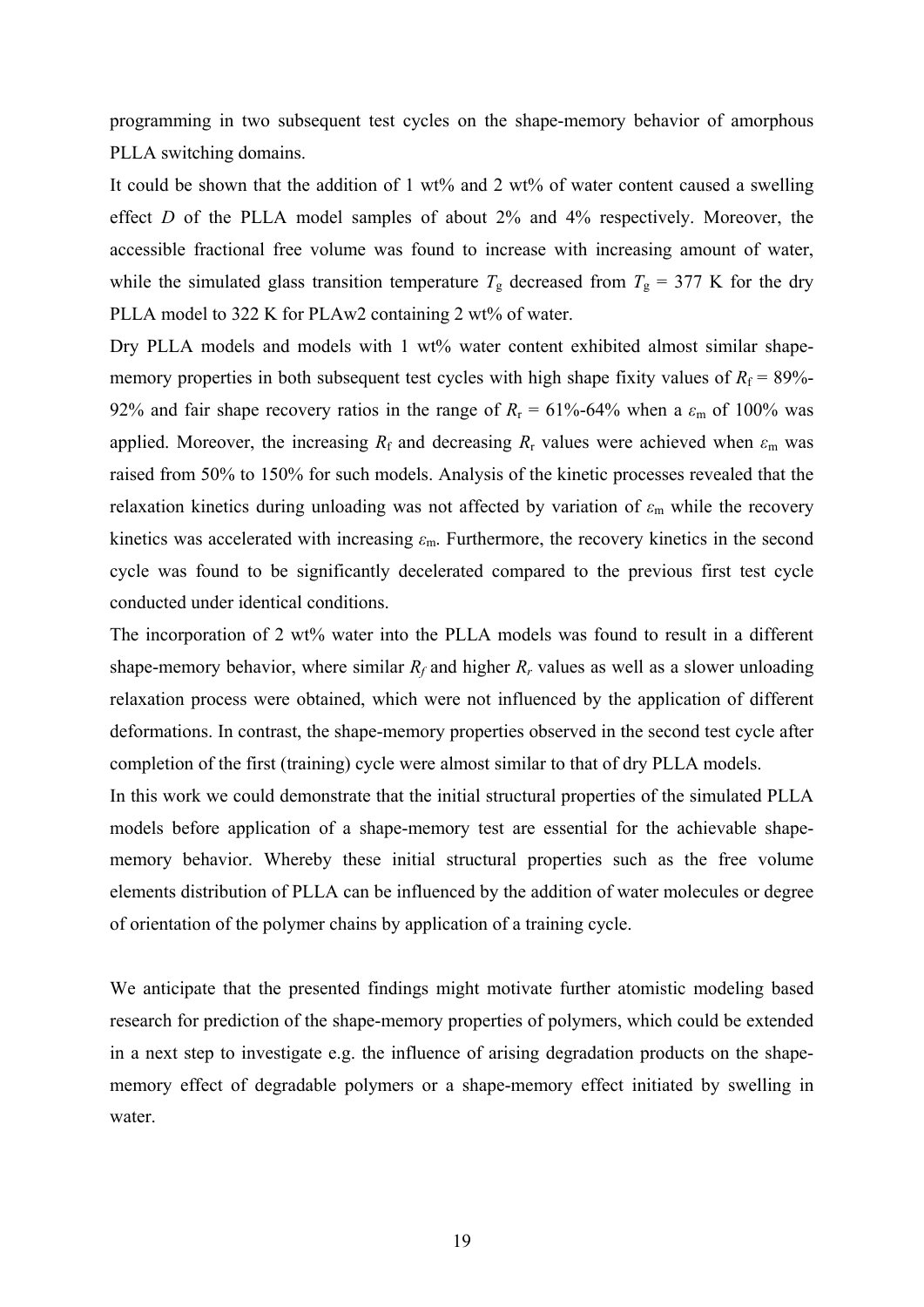# **Acknowledgements**

E.G. is grateful to Berlin-Brandenburg School for Regenerative Therapies for a fellowship (DFG-GRS 203).

# **Appendix A: Supplementary data**

Supplementary data related to this article can be found at http://dx.doi.org/10.1016/j.polymer.2013.05.064.

# **References**

- 1. Lendlein A, Behl M, Hiebl B, and Wischke C*.* Expert Review of Medical Devices 2010;7(3):357-379.
- 2. Wischke C and Lendlein A*.* Pharmaceutical Research 2010;27(4):527-529.
- 3. Wischke C, Neffe AT, and Lendlein A*.* Advances in Polymer Science 2010;226:177- 205.
- 4. Hu J, Zhu Y, Huang H, and Lu J*.* Progress in Polymer Science 2012;37(12):1720- 1763.
- 5. Hu J, Meng H, Li G, and Ibekwe SI*.* Smart Materials and Structures 2012;21(5):053001.
- 6. Xie T*.* Polymer 2011;52(22):4985-5000.
- 7. Behl M, Ridder U, Feng Y, Kelch S, and Lendlein A*.* Soft Matter 2009;5(3):676-684.
- 8. Sauter T, Heuchel M, Kratz K, and Lendlein A*.* Polymer Reviews 2013;53:6-40.
- 9. Choi J, Ortega AM, Xiao R, Yakacki CM, and Nguyen TD*.* Polymer 2012;53(12):2453-2464.
- 10. Yang B, Min Huang W, Li C, and Hoe Chor J*.* European Polymer Journal 2005;41(5):1123-1128.
- 11. Sun L and Huang WM*.* Materials & Design 2010;31(5):2684-2689.
- 12. Chen S, Hu J, Yuen C-W, and Chan L*.* Polymer 2009;50(19):4424-4428.
- 13. Huang WM, Yang B, An L, Li C, and Chan YS*.* Applied Physics Letters 2005;86(11):114105.
- 14. Pierce BF, Bellin K, Behl M, and Lendlein A*.* International Journal of Artificial Organs 2011;34(2):172-179.
- 15. Yu YJ, Hearon K, Wilson TS, and Maitland DJ*.* Smart Materials & Structures 2011;20(8):085010.
- 16. Yang B, Huang WM, Li C, and Li L*.* Polymer 2006;47(4):1348-1356.
- 17. Kratz K, Narendra Kumar U, Nöchel U, and Lendlein A*.* Materials Research Society Symposia Proceedings 2012;1403:73-78.
- 18. Wagermaier W, Kratz K, Heuchel M, and Lendlein A*.* Advances in Polymer Science 2010;226:97-145.
- 19. Li G and Nettles D*.* Polymer 2010;51(3):755-762.
- 20. Kolesov IS, Kratz K, Lendlein A, and Radusch H-J*.* Polymer 2009;50(23):5490-5498.
- 21. Schmidt C, Chowdhury AMS, Neuking K, and Eggeler G*.* Journal of Thermoplastic Composite Materials 2011;24(6):853-860.
- 22. Schmidt C, Neuking K, and Eggeler G*.* Mater. Res. Soc. Symp. Proc. 2009;1190:43- 48
- 23. Zhang Q and Yang QS*.* Journal of Applied Polymer Science 2012;123(3):1502-1508.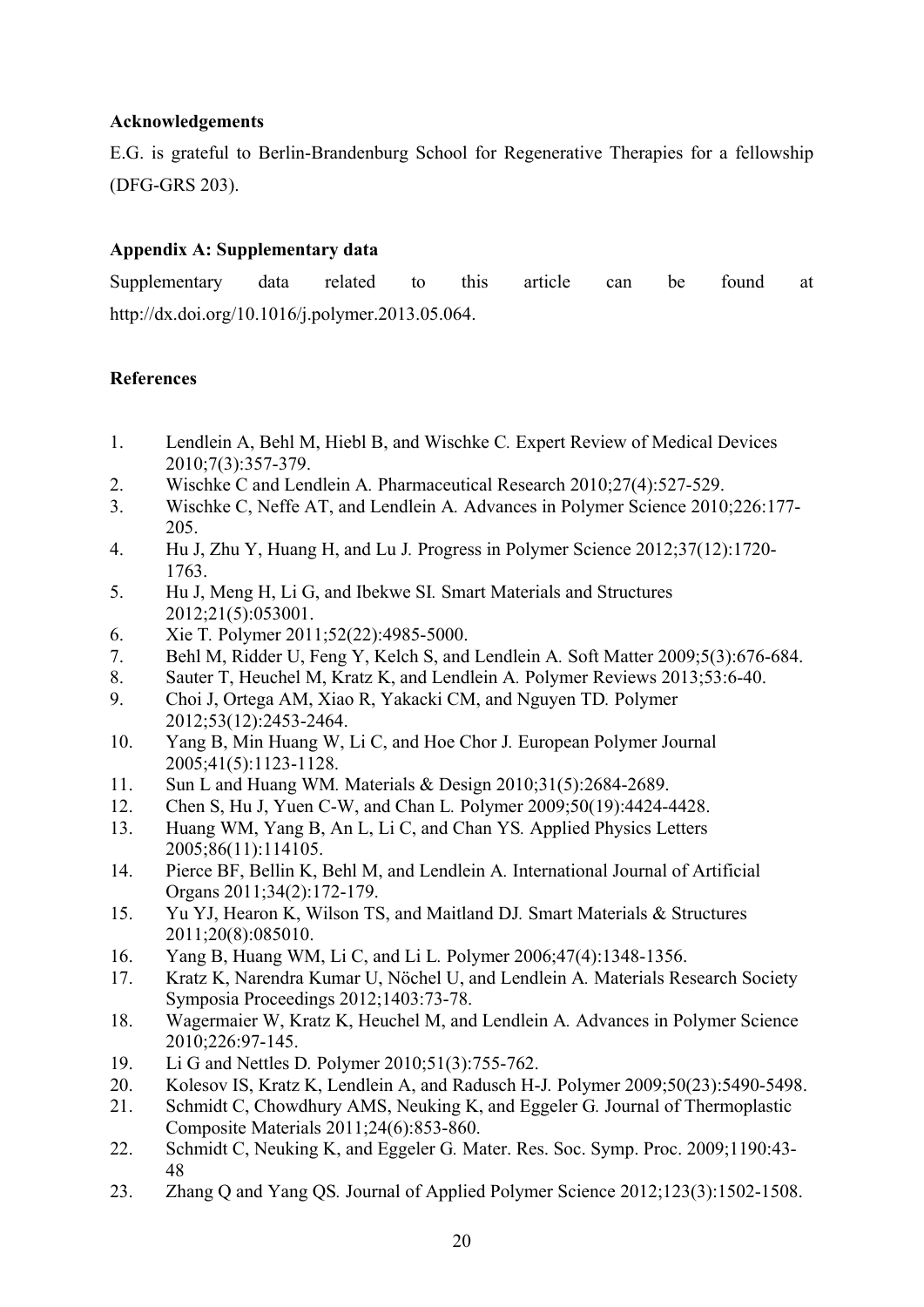- 24. Qi HJ and Dunn ML. Thermomechanical Behavior and Modeling Approaches. In: Leng J and Du S, editors. Shape-Memory Polymers and Multifunctional Composites: Taylor & Francis, 2009. pp. 65-90.
- 25. Tobushi H, Okumura K, Hayashi S, and Ito N*.* Mechanics of Materials 2001;33(10):545-554.
- 26. Liu YP, Gall K, Dunn ML, Greenberg AR, and Diani J*.* International Journal of Plasticity 2006;22(2):279-313.
- 27. Nguyen TD, Yakacki CM, Brahmbhatt PD, and Chambers ML*.* Advanced Materials 2010;22(31):3411-3423.
- 28. Kolesov IS, Dolynchuk O, and Radusch HJ*.* Advances in Science and Technology 2012;77:319-324.
- 29. Diani J and Gall K*.* Smart Materials & Structures 2007;16(5):1575-1583.
- 30. Zhang CL, Hu JL, Ji FL, Fan Y, and Liu Y*.* Journal of Molecular Modeling 2012;18(4):1263-1271.
- 31. Bonner M, de Oca HM, Brown M, and Ward IM*.* Polymer 2010;51(6):1432-1436.
- 32. Heuchel M, Cui J, Kratz K, Kosmella H, and Lendlein A*.* Polymer 2010;51(26):6212- 6218.
- 33. Wong YS, Stachurski ZH, and Venkatraman SS*.* Polymer 2012;52(3):874-880.
- 34. Ghobadi E, Heuchel M, Kratz K, and Lendlein A*.* Macromolecular Chemistry and Physics 2013; 214(11):1273-83.
- 35. Ghobadi E, Heuchel M, Kratz K, and Lendlein A*.* Journal of Applied Biomaterials & Functional Materials 2012;10(3):259-264.
- 36. Du A, Koo D, Ziegler M, and Cairncross RA*.* Journal of Polymer Science Part B-Polymer Physics 2011;49(12):873-881.
- 37. Yoon JS, Jung HW, Kim MN, and Park ES*.* Journal of Applied Polymer Science 2000;77(8):1716-1722.
- 38. Sun H*.* Journal of Physical Chemistry B 1998;102(38):7338-7364.
- 39. Theodorou DN and Suter UW*.* Macromolecules 1985;18(7):1467-1478.
- 40. Hofmann D, Fritz L, Ulbrich J, Schepers C, and Bohning M*.* Macromolecular Theory and Simulations 2000;9(6):293-327.
- 41. Berendsen HJC, Postma JPM, Vangunsteren WF, Dinola A, and Haak JR*.* Journal of Chemical Physics 1984;81(8):3684-3690.
- 42. Andersen HC*.* Journal of Chemical Physics 1980;72(4):2384-2393.
- 43. Heuchel M, Boehning M, Holck O, Siegert MR, and Hofmann D*.* Journal of Polymer Science Part B-Polymer Physics 2006;44(13):1874-1897.
- 44. Graziano G and Lee B*.* Biophysical Chemistry 2002;101:173-185.
- 45. Leach AR. Molecular Modelling: Principles and Applications Second ed. Dorchester: Prentice Hall,Pearson Education 2001.
- 46. Gestoso P and Brisson J*.* Journal of Polymer Science Part B-Polymer Physics 2002;40(15):1601-1625.
- 47. Zoller PW, Walsh D.J. Standard Pressure-Volume-Temperature Data for Polymers. Lancaster, PA: Technomic, 1995.
- 48. Entrialgo-Castano M, Lendlein A, and Hofmann D*.* Advanced Engineering Materials 2006;8(5):434-439.
- 49. Ghobadi E, Heuchel M, Kratz K, and Lendlein A*.* Journal of Applied Biomaterials & Functional Materials2012;10(3 ):293-301.
- 50. Chow TS*.* Macromolecules 1980;13(2):362-364.
- 51. Zhang J, Yan JZ, Uitenham L, and Lou JZ. Study of the Molecular Weight Dependence of Glass Transition Temperature for Amorphous Poly(L-Lactide) by Molecular Dynamics Simulation. New York: Springer, 2009.
- 52. Jamshidi K, Hyon SH, and Ikada Y*.* Polymer 1988;29(12):2229-2234.